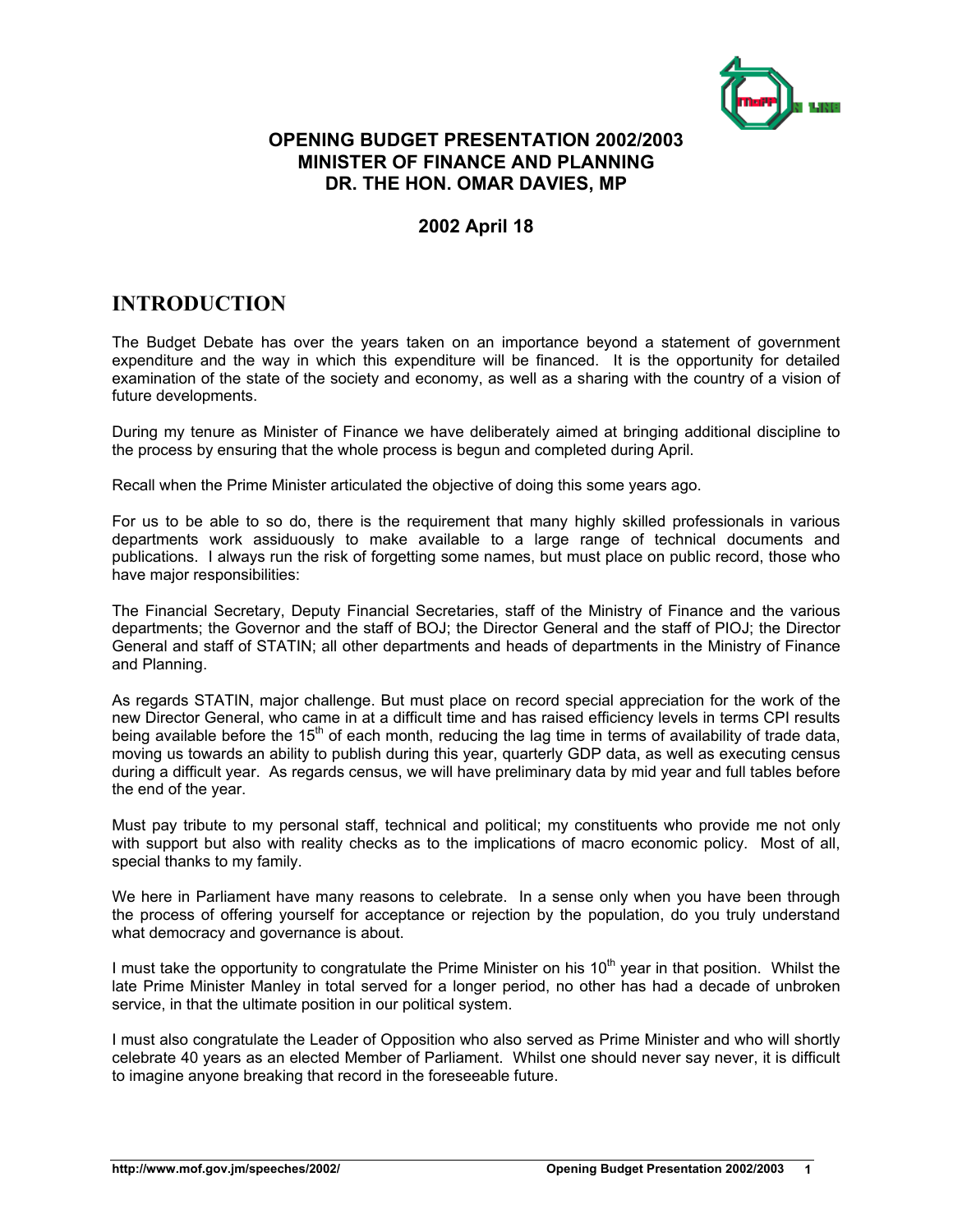

In much of the discussion about all that is wrong with Jamaica, little mention is made about the country, which has been blessed with leadership, recognized internationally, even though not always appreciated locally.

Before I turn to the structure of my presentation, I will make reference to one minor housekeeping matter. It relates to the Air Jamaica Pension Fund and the Privy Council's decision in terms of how the surplus should be divided.

Perhaps this Honourable House will recall following an initial Privy Council ruling, an interim payment was made and since there was a disagreement between the Trustees and the Government about the interpretation of the Privy Council's judgment, the matter was returned to the Privy Council for clarification. This clarification was received some weeks ago and I invited the Trustees to a meeting to discuss how to bring the matter to closure.

I am pleased to announce that, whilst there were some initial differences in the calculations, we have reached a compromise settlement, which will require an additional payment to the Trustees of approximately \$360 million. As soon as the legal papers have been drafted and signed, and the Budget has been approved, this payment will be made.

I wish to place on record, my appreciation to the GOJ negotiating team and to the team representing the Trustees, for the amicable and professional way in which these discussions were conducted and concluded.

I now turn to the structure of the presentation. This represents the ninth consecutive debate, which I will be opening - this edition represents the most difficult of all.

It has to be seen within the context of an Administration, which has been in office for thirteen years, led by a Prime Minister who has been in office for ten years. It has to be seen in the context of a country which has faced a series of difficult challenges, and has to be seen in the context of this being a year when the ultimate decision-makers - the people determine who will present the next Budget.

The presentation will be divided into the following sections:

First, the general context within which the Budget has been framed, followed by discussion of the macro economic out-turn for the last calendar and fiscal years.

Next, we will speak to the culmination of the work of FINSAC, then we will look at the macro economic programme for fiscal year 2002/03 as well as for the medium term.

We will then speak to the question of Debt Management, which will require the same level of energy and attention that was given to the stabilization of the exchange rate system or to healing the financial sector, and then highlight the major features of the Expenditure Budget, followed by a discussion of Growth and Employment Creation.

We will then discuss the financing of the Budget and wrap up the presentation by looking at the challenges, which the country faces, in the medium term.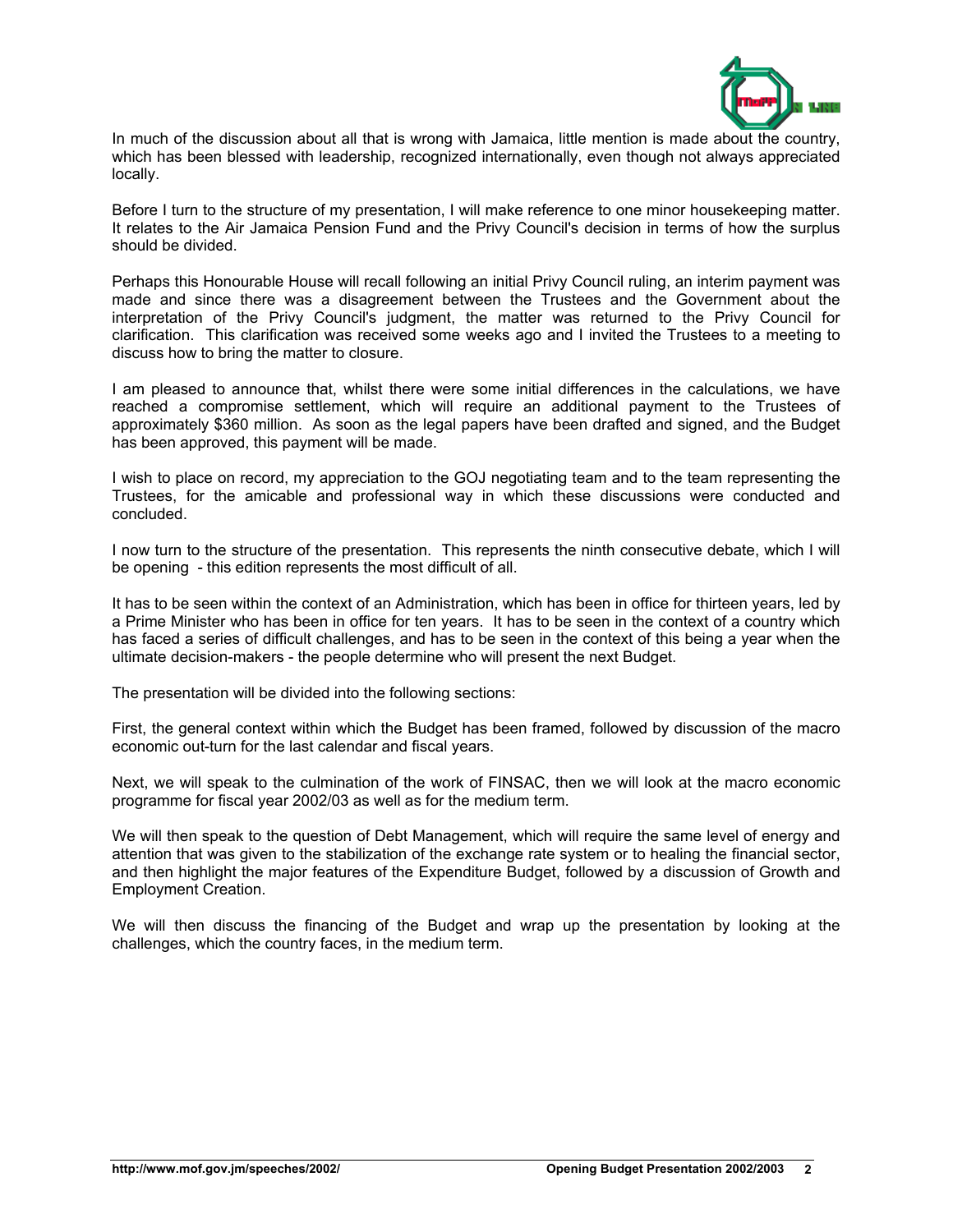

### **THE CONTEXT**

As I indicated before, this is not an ordinary Budget. The Administration has been in office for 13 years. Led for the first three years by the late Prime Minister Michael Manley, and for the subsequent years by our present Prime Minister.

Over the period, the economy has undergone far-reaching programmes of reformation and restructuring.

We are not, for one moment, claiming that this programme of reform was started in 1989. Credit must be given to the present Leader of the Opposition and his team for initiating aspects of the reform, which laid the foundation particularly in the latter part of the 1980s, for what was subsequently achieved.

Nonetheless, the reality is that at the beginning of the 90's the Jamaican economy was a very heavily regulated one with price controls, exchange control and a high level of government-ownership - JPS, the electricity monopoly - telephone company, telecommunications monopoly; two dominant trading houses.

It was an economy with no foreign exchange reserves. The truth is, the net international reserve was negative. To be precise, -(US) \$393 million, in February, 1989. No one had confidence in the foreign exchange system.

The private sector was dependent on the Bank of Jamaica for foreign exchange through a fictitious auction. Everybody played a role even though they realized that there was no connection with reality. (Soviet nuclear scientists at the collapse of the Union).

It was an economy in which the "second sale" of motorcars carried a higher value than new cars and an economy in which businessmen spent more time at the BOJ seeking access to a promise of foreign exchange than in their factories, or at their place of business.

This Administration set out to change this. We set out to liberate the productive forces and to eliminate, or to drastically reduce, structural barriers. The reality is that we had no real choice in carrying out the reforms. There was no future for Jamaica in the world economy without these reforms being taken.

Jamaica could not expect to have access to the markets of other countries while seeking to remain behind barriers of protection where inefficient producers of goods and services were kept alive through artificially high tariffs.

Jamaica's domestic market and indeed CARICOM's are too small to ensure sustainability of such a policy.

Therefore, all aspects of making macro-economic and trade policy had to be geared toward placing local firms in a position to trade and compete successfully - to produce, whether goods or services, of quality and at a price which made them competitive internationally.

The fact is that there was need for paradigm shift, not only in terms of the attitude of the Administration but perhaps even more so from the point of view of the private sector. The reality is that whilst being world class, in terms of macro economic management is a necessary condition, it is not sufficient to move the country forward. Of greater importance is the need for entrepreneurial initiatives to ensure sustained ability to compete.

This Administration, first under the leadership of the late Prime Minister Manley, and then for the last decade under the leadership of the present Prime Minister, recognized that there was no future in appealing to the rich developing countries for mercy. Each government had to learn that there is no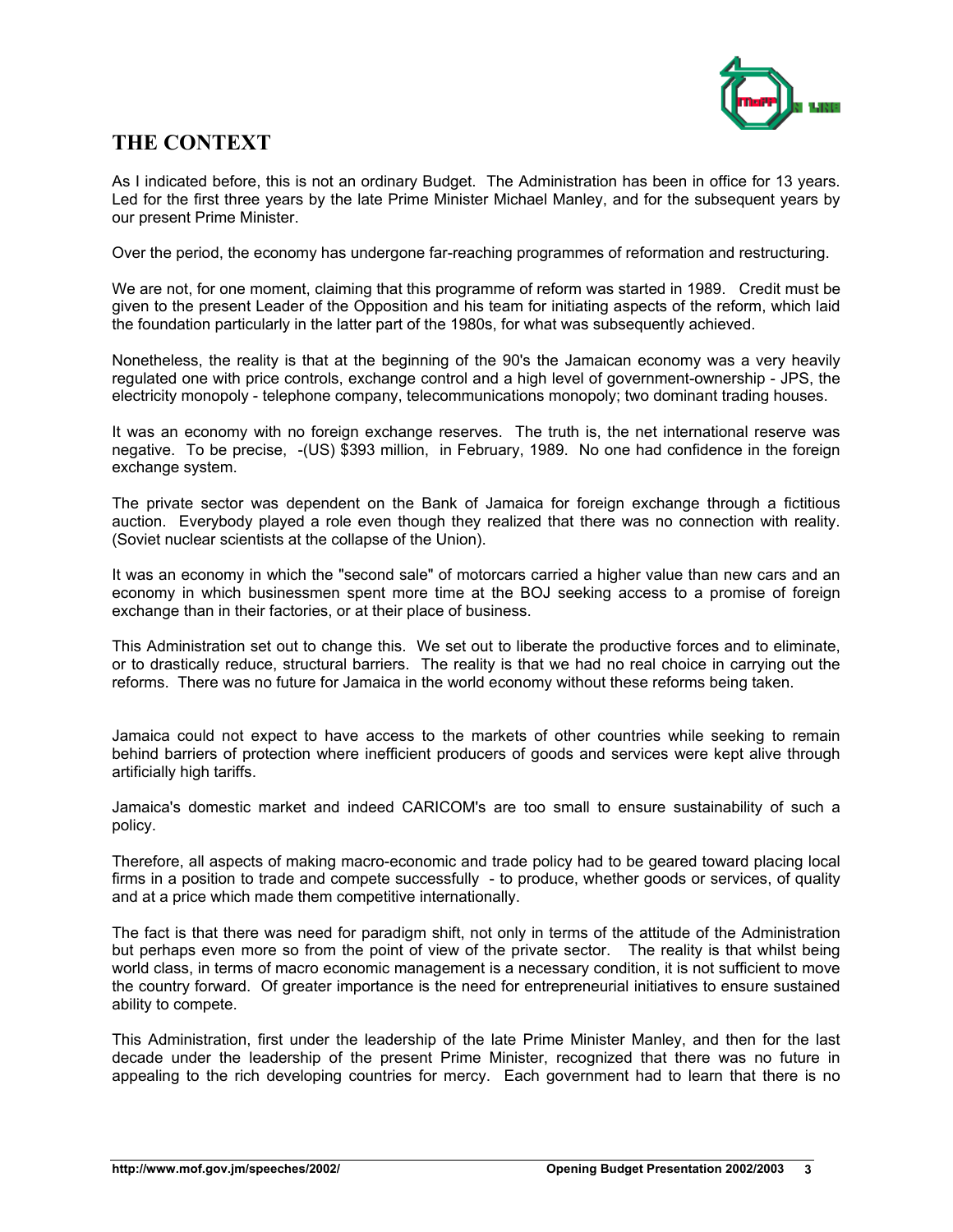

space on the global map for countries seeking special dispensation on the grounds that they are poor struggling third world countries.

Put simply, in every area you are either "world class" or you are "no class".

To carry out changes of such magnitude, it has been painful and traumatic, particularly for those in sectors and in specific firms that have had to face major restructuring. No one, and certainly no one in this Administration, will seek to suggest that there has been no fallout.

However, given that there have been firms, which have recognized the inevitability of change and have taken the required steps.

I draw attention of members of the Honourable House, to two reports. The first was carried in the Daily Observer of April 3, 2002, of a survey. It was conducted by a private sector firm amongst bankers, brokers, manufacturers and executives in both the tourism and insurance sectors.

The results of the survey are instructive. Amongst the individuals - 85% expected the economy to grow by up to 2%: 40% expected growth of between 2% and 4%: the over-whelming majority expected low inflation, exchange rate stability and a continuing lowering of interest rates.

The survey also showed that the respondents worried about the level of government debt and the impact on the financing of the Budget.

The results of this survey are heartening to this Administration, not merely because of expressions of confidence in the future, but more so because they have clearly demonstrated the level of maturity in the way the role of the Budget is perceived. The second report is in two parts: a Survey of Business Confidence, and a Survey of Consumer Confidence. (Go to Surveys).

The concerns noted by those surveyed are precisely those, which have influenced in the structure of this Budget. This is no Election Budget in the old time sense where there were numerous "goodies" in an attempt to influence the electorate.

This Budget is based on presenting the facts to the people, demonstrating what are the challenges and what we intend to do about them.

Finally, in putting this Budget presentation in context, let me say something about the target audience. There actually are several groupings at which this presentation is directed.

First, there are the people of the country, those who are most directly affected by the policies and programmes, which are financed through public expenditure. I would fool no one if I did not indicate that of particular interest to us, are the voters.

Secondly, there is the domestic business sector of whom we expect much. It is the members of that sector who would commit their resources, who will seek to borrow to invest to assist with expansion of the economy. The members of this sector have to be reassured about the soundness of the economic policies being pursued.

Thirdly, there is the domestic financial sector. Members of this sector play a critical role of being the guardians of the wealth of the population. Their decisions will determine which businesses receive credit and how much government will pay for the resources borrowed locally.

Fourthly, there are the leaders of the international financial institutions, both bilateral and multilateral. They are still important in terms of support for social and infrastructural projects.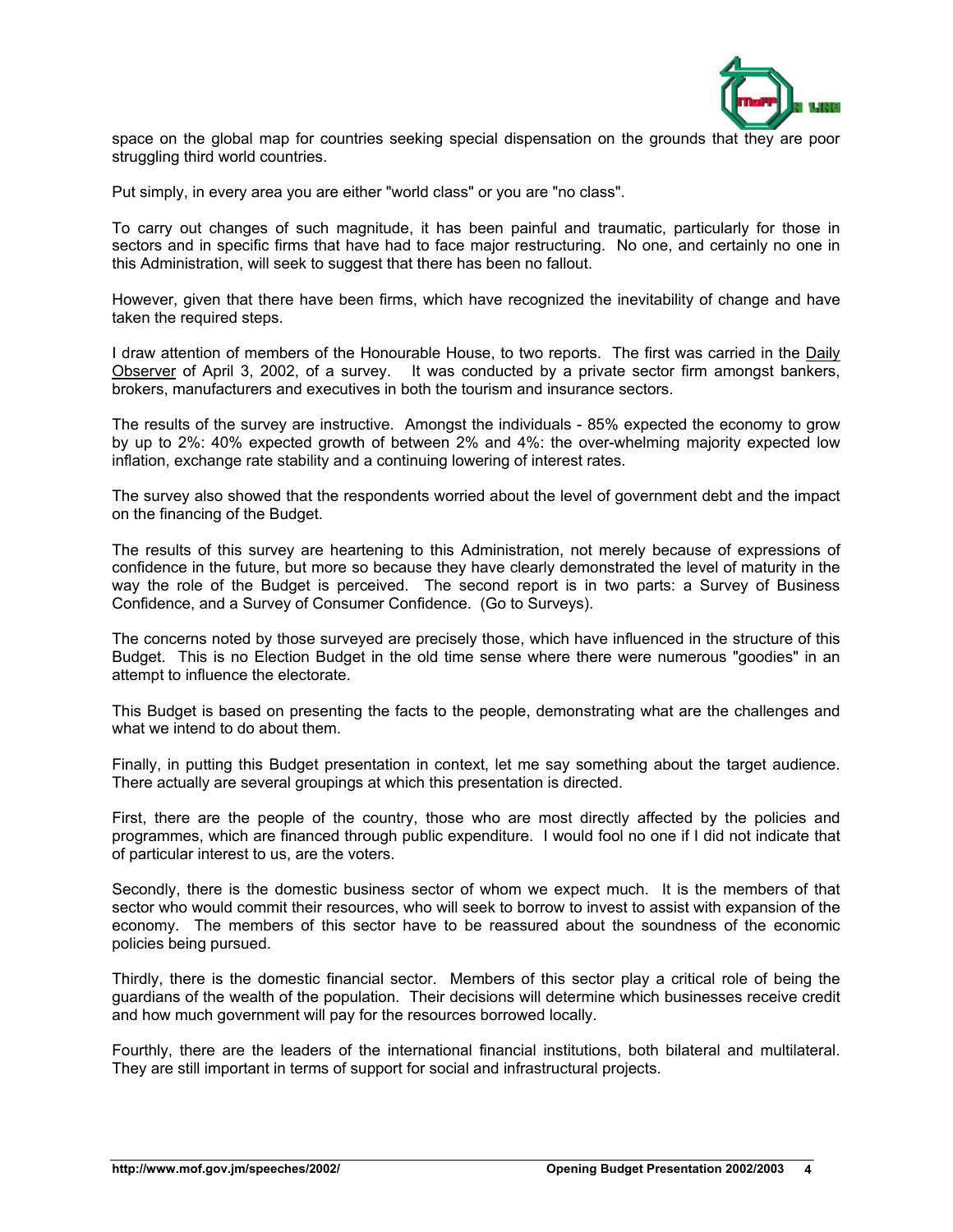

Fifthly, there are foreign investors who wish to be reassured that stable macro economic policies are in place and will be sustained. In addition, that social stability is guaranteed in the country where they will be risking their investments.

Ten years ago those five sectors were also of importance although their relative importance would have changed in the decade. To them must be added a sixth significant grouping - the international private capital market.

I am talking about rating agencies, pension fund managers, banks, insurance companies, investment houses, all if which now assess Jamaica's credit worthiness each week as they have committed billions of US dollars of their clients funds to this country.

The members of this latter group carry out analysis - not in terms of local politics, not in terms of populist utterances but in terms of whether what an Administration says is what it does, and furthermore, what it intends to do is feasible and credible.

This is a new dimension to the context of Budget presentation and it is one, which not everyone has fully recognized.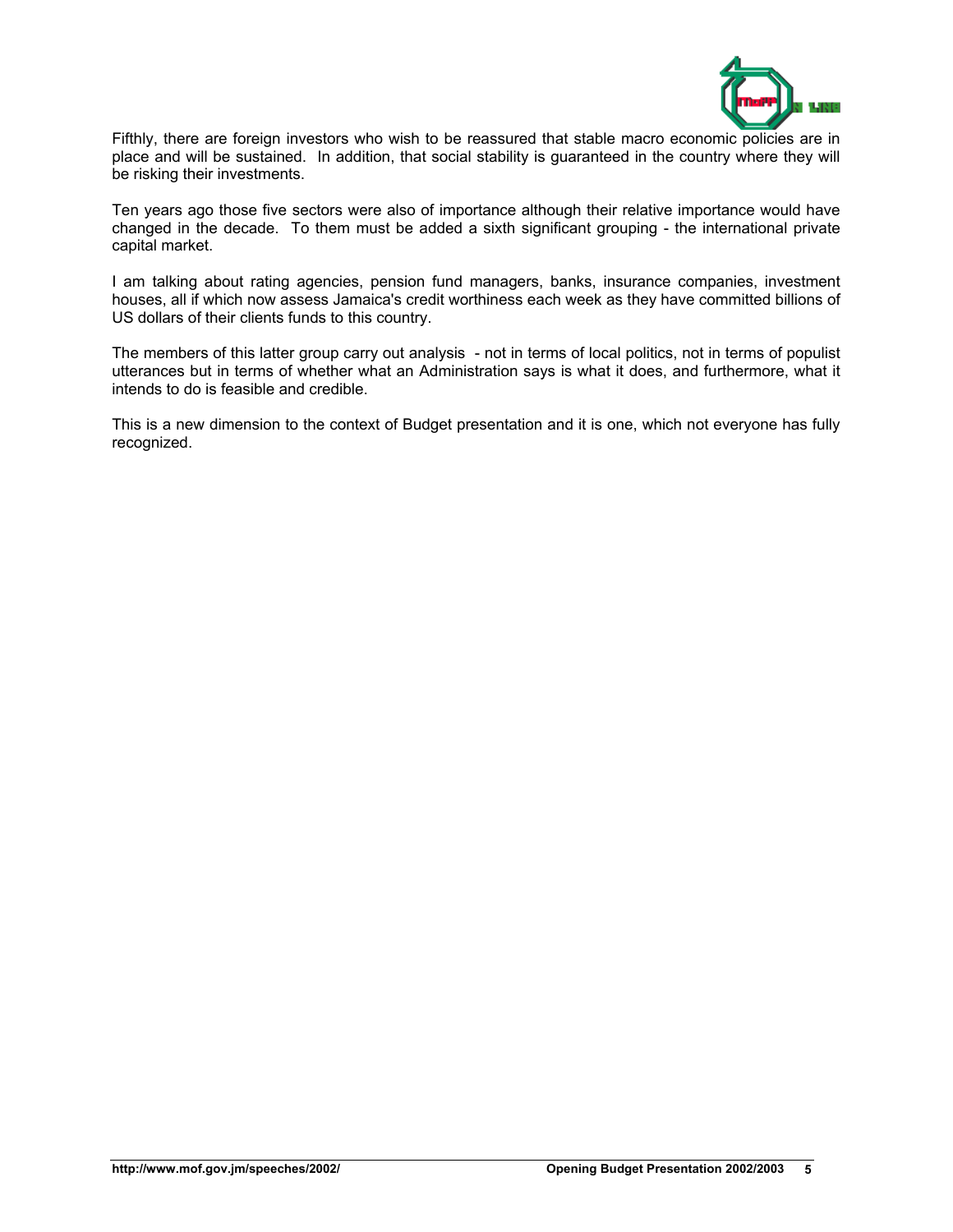

# **MACRO-ECONOMIC OUTTURN**

**GDP** - As colleagues would see from the documentation circulated, there was growth in the economy in calendar year 2001 of 1.7%. Significant growth was recorded (over 5%) in agriculture, transport and communications. In the case of agriculture, this represents a significant turn around from year 2000, which suffered badly because of drought. For transportation and communication this, to a large extent, was due to the continued vibrancy in the telecommunications sector with unprecedented levels of investment.

Whilst growth of just under 2% is welcome and stands up well in comparison with other countries, it should be realized that we were on track for growth of at least twice that level with two-thirds of the year gone. At the end of August the estimate was that we were in the range of 3.5%.

The last 3½ months of the year were disastrous with significant declines in several sectors resulting mainly from a downturn in the travel trade.

**INFLATION** – First the data. For calendar year 2001 there was inflation of 8.8%, the fifth consecutive calendar year of single digit inflation. This has not occurred since the early 1960s. For fiscal year 01/02 the outturn was 7.6%, the sixth calendar year of single digit inflation. Again we have to go back 25 to 30 years for any similar outturn. Furthermore, whilst one quarter doth not a year make, the first three months of this calendar year, January through March, have been very encouraging with inflation being 0.6%.

One must never say that one has won the inflation battle, but everyone recognises that the general population has bought into the idea of stable prices, has "bought into" the idea that annual price increases must be low – less than 10% and hopefully closer to 5%.

How do you judge whether a country has made this psychological break through? You judge it when a retailer or wholesaler thinks several times before increasing the price of his product. You judge it when he seeks the cheapest supplier; either domestic or foreign, for his raw material inputs or for the final product he sells. You judge it when labour unions and workers come forward with a willingness to negotiate realistic wage increases, as is the case with workers in the sugar industry.

However, sometimes you have to go beyond the numbers and the Minister of Finance judges it when on his visit to the supermarket each Saturday morning, pensioners greet him with a hug and a smile because they know that their fixed allowances can stretch a little further.

When we talk about controlling inflation – keeping prices under control, this is not a theoretical position. It is plain and simple a solid achievement.

**FOREIGN EXCHANGE/NIR** - We now report on these indicators as a matter of record rather than for any serious analysis. The Net International Reserves (NIR) as at March 31 was just under US\$1,950M. This is not only a record level – never seen before in our history, but if the truth be told, a level none of us dreamt that we would see in our lifetime.

This figure, which I have given you, refers to the holdings of the Bank of Jamaica. This is not counting the over US\$1.1 billion held by private individuals and private firms in foreign exchange accounts with domestic institutions.

In other words, the Government and people of Jamaica hold foreign exchange reserves of over US\$3 billion. This is, as I have indicated before, not only unprecedented, but beyond anyone's wildest dreams.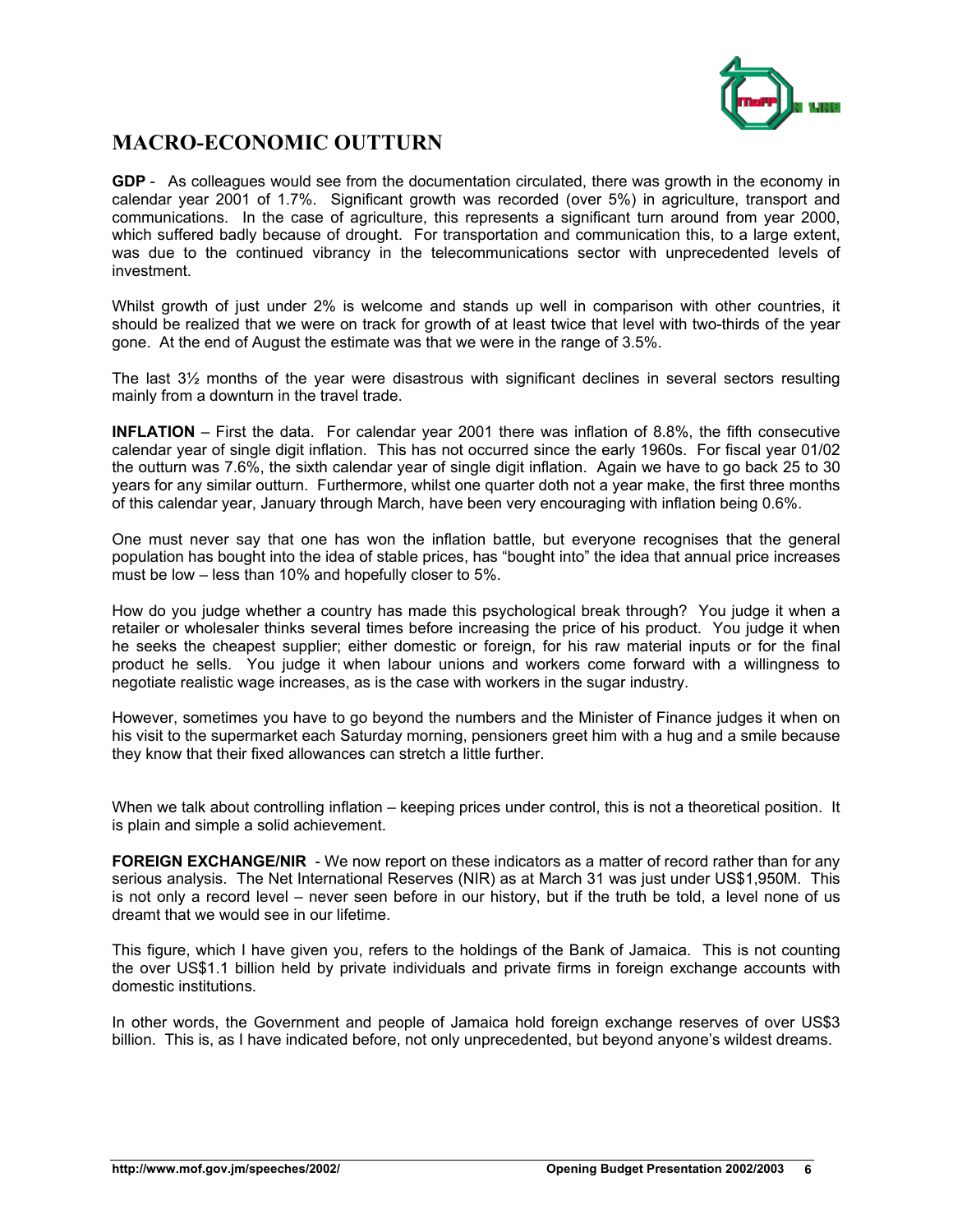

The reserve position has allowed the Bank of Jamaica to be able to ensure that discipline and order is maintained in the foreign exchange market. Removing concerns about accessing foreign exchange – whether it be for business or pleasure – is just another solid achievement of this Administration.

Who would ever have dreamed that my technical advisers in the Ministry of Finance and the Bank of Jamaica would be confronted with the "problem" – note I said the "problem" – of curtailing the rate of growth of the NIR. Once upon a time, the major problem, which we talked about daily, was how to bring some funds into the foreign exchange market. Recall the famous statement "Ask no questions".

I would like to pause a moment to refute an erroneous notion that the NIR has been built up through borrowings. I have heard it expressed in different places and before it attains any greater credibility, based on the number of times it is repeated, let us deal with it and take it out once and for all.

Even as I say that I must share with colleagues some words of wisdom from my boss, the Prime Minister. He has warned me on various occasions that on some issues those who wish to carry a certain line have no intention of being "confused by the facts". Nonetheless, let me lay out the facts.

In looking at the five fiscal years 1997/98-2001/02, the data reveal the following: Total loan flows to the GOJ add up to US\$2.6 billion. At the same time, we have paid out US\$3.3 billion for debt servicing. In other words, if you compare inflows from loans against our debt servicing, GOJ has had to find US\$700 million from its reserves to pay down external debt.

During the same period, the NIR has grown from US\$595 million to US\$1.94 billion, which means that even whilst paying out US\$700 million more than we had borrowed, the NIR had grown by US\$1,350 million.

I sincerely hope this puts to rest the notion that the build up of the NIR has been occasioned by our borrowings.

**INTEREST RATES** – Let me begin by indicating that this Administration is firmly of the view that interest rates remain too high. They are too high for the private sector and they are too high for the Government. Interest payments, as you know, represent the largest single expenditure item. With a domestic debt stock of J\$300 billion. Every reduction of one percentage point in the average domestic interest rate could mean a saving of approximately \$3 billion.

Think of all the good things we could do in terms of education, health, Lift-Up Jamaica and even the SESP with some of that money.

However, there has been movement and we continue to move in the right direction. The results of the last Treasury Bill auction yielded an interest rate of 13.43%. This converts to just over 10% after tax.

Progress has been made. The average interest rate paid by Government on its debt last year was 16%. Our projection is that the average for this fiscal year will be 14.7%. Two further points need to be made. The first is that the continued downward movement in interest rate does not result from wishing and hoping, but must be based on a credible reduction in debt servicing obligation outlined by the Government. Simply lamenting the high level of interest rates makes no impression on the market. Reaction of the market is based on actions not hopes; hence my reference earlier to concerns by those who responded to the domestic survey about the debt- servicing burden. The Administration recognises this issue and our commitment to reducing this burden is reflected in the tight rein on expenditure.

The final point, which must be made about interest rates, is that the spread between average deposit rates in the financial sector and the rates that the private sector faces is too great. I say this not in a sense of rancor, but as a simple statement of fact.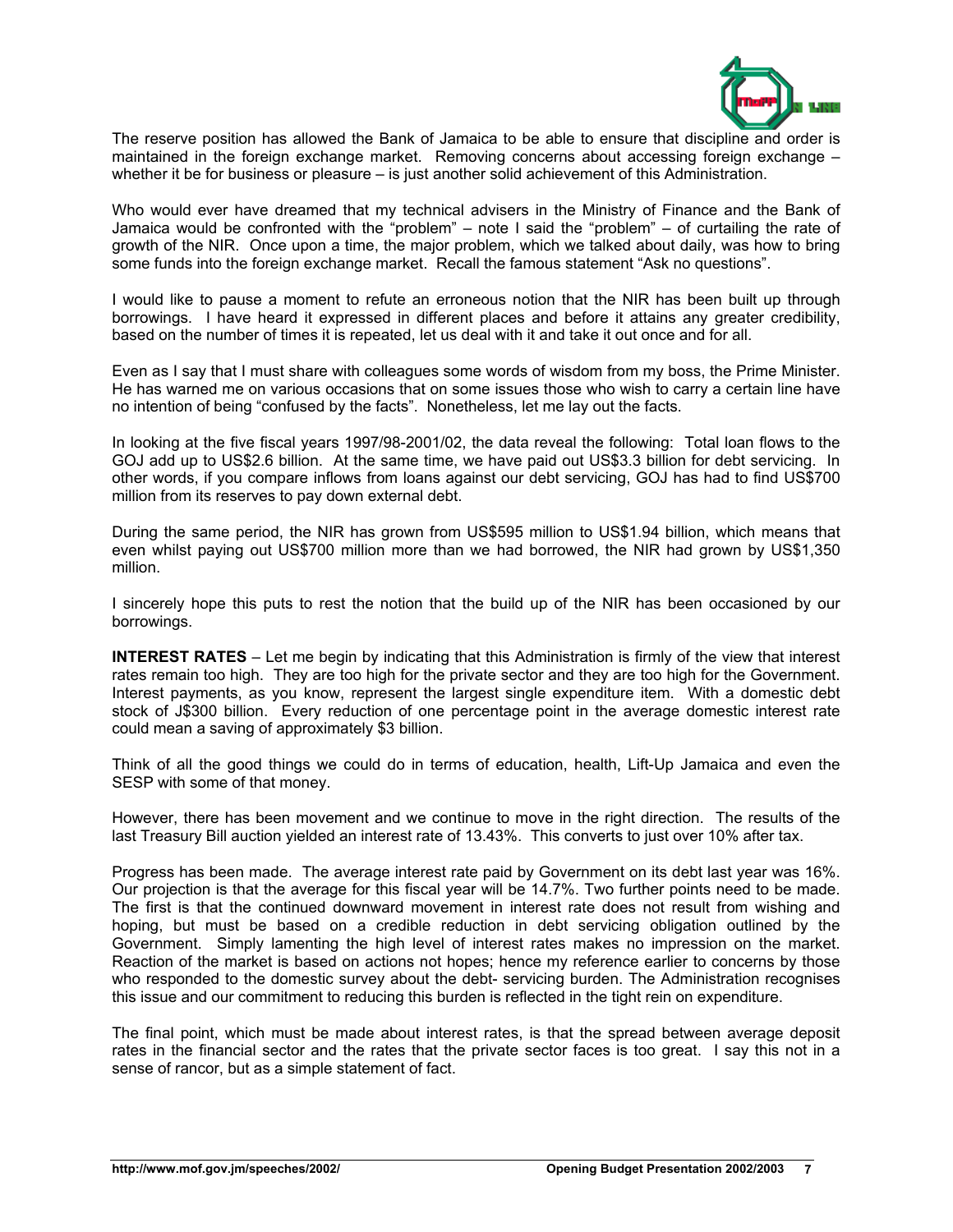

Some years ago the cry was that this huge spread was due to the level of the cash reserve ratio – in simple terms the percentage of deposits, which banks had to hold with the Bank of Jamaica without getting any interest on it. As recent as August 1998, the cash reserve ratio was 25%. This means that for every one hundred dollars of deposit taken in by an institution, it had to place twenty-five dollars with the Bank of Jamaica and received no interest for it.

The argument was that the bank only had seventy-five dollars to lend out and hence had to inflate the interest rates charged to customers in order to compensate for the high cash reserve ratio. This was the argument advanced. The Administration heard, listened and acted.

Since August 1998, the Bank of Jamaica has systematically reduced the cash reserve ratio to the point where it now stands at 9%. However, we cannot point to a corresponding and proportionate reduction in the lending rate to commercial customers.

Something must be done and I serve notice to my friends and colleagues in the commercial banking sector that the Governor of the Central Bank and I will be meeting with you shortly to discuss how we can collaborate to ensure that the rate of interest faced by private sector borrowers moves down more quickly.

**SLC/MEASUREMENT OF POVERTY** – Jamaica has long established itself in terms of the compilation and provision of data on various socio-economic indicators. This is a tradition which reflects well on the country as internationally it is accepted that data produced by STATIN, the Bank of Jamaica, the PIOJ and the Ministry of Finance of the highest quality placing us in the company of First World countries. As I said "world-class or no class".

In fact, there are very few countries with a comparable publication to the *Economic and Social Survey*. Similarly, there are few countries with a document comparable to the *Survey of Living Conditions*.

Tabled today, is the document for 2001. There are several interesting results and hopefully, the media and the academicians will seek to analyse the data sets, not just to tell us how badly off we are, but also where there has been progress.

The SLC highlights the fact that we have an aging population with the cohort of 65 years and over being the fastest growing segment of the population. There are obvious social policy implications in terms of the provision of health care and in terms of pension reform and Social Safety Net programmes.

Real per capita consumption increased by 8.6 percent in 2001, compared to 2000. The strongest recovery was in the rural areas, where real consumption increased by nearly 17%. This jump in the rural areas is linked to the recovery in the agricultural sector last year.

Let me now turn to the measurement of poverty, which is the indicator on which greatest focus is placed each year. The incidence of poverty decreased in 2001, moving to 16.8% from 18.7% the year before. However, although poverty decreased in the rural areas, there still remains an imbalance with rural areas having approximately one in four classified as living in poverty. That remains an issue which will demand special attention in terms of policy decisions.

The methodology to develop an indication of the levels of poverty was first formalized in 1990 and whilst we have obviously not lifted every individual or family out of poverty, it is instructive that in that first year poverty was at the level of 28.4% and has been systematically reduced to 16.8% in 2001.

Further, the revamped Social Safety Net programme, which the PM launched recently, is geared toward moving that figure down further.

Finally, the data on education indicate that there have been gains in several areas, particularly in terms of enrolment in Early Childhood and the secondary levels.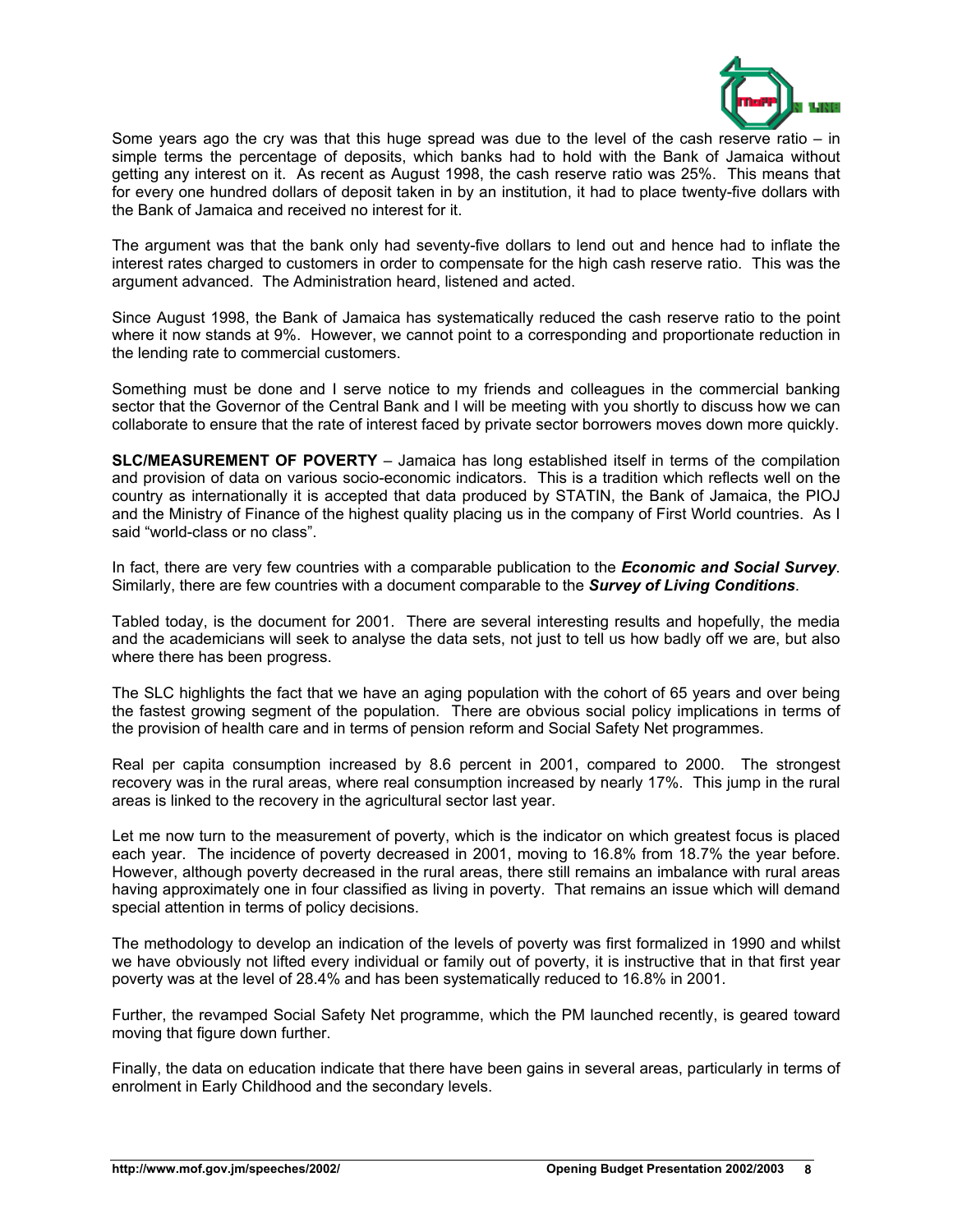

**LABOUR FORCE AND EMPLOYMENT** - During 2001, there was a decline in the average of unemployment rate to 15% although the unemployment rate for females still remains, on an average, twice that for males.

The shift toward a service-driven economy continues with the share of employment produced by services increasing to 63% at the expense of the goods producing sector.

**THE INTERNATIONAL CONTEXT**. As I have indicated before, the analysis of the Jamaican economy is no longer confined to persons located here. For a host of reasons, outsiders are concerned about what we do and carry out their analysis, which they publish.

During the year both Moodys and Standard and Poors reassessed us. Moodys reaffirmed its Ba3/B1 rating with a stable outlook and Standard and Poors its B+ rating for our long-term foreign currency debt.

We received strong commendation for fiscal discipline and in particular the political commitment to such discipline.

Note was taken of the stable political environment and the fact that the Administration had delivered on commitments made in healing the financial sector and in divesting.

The major concern articulated by both rating agencies was the high debt burden and the difficulty of servicing that debt and bringing the ratios down. It is an issue to which I will return, again and again.

Despite these problems, our performance during the calendar and fiscal year stands up against that of many other countries, which used to be shown to us as the example of how proper macro-economic management should be executed.

We take no pleasure in seeing other countries that are struggling. We understand that feeling very well.

Whilst our 1.7% of real growth will not overwhelm the world, it is growth within the context of a stable interest rate system, it is growth within the context of continued expression of confidence by the rating agencies, it is growth in terms of continued build up in the NIR and growth in the context of poverty reduction.

**ARGENTINA** - I do not intend to spend much time on the difficulties which have descended on this country, a country which not so far in the past had the fifth largest economy in the world, a country which had a strong economy built on a vibrant goods producing sector.

It is also a country whose economic policies in the latter half of 1990s were hailed as examples to be aped by all countries with similar problems. At the heart of these policies was a fixed relationship between the Argentine Peso and the US Dollar with full backing of the currency enshrined in legislation. We all recall that when we faced instability in our foreign exchange market, as we passed through difficult periods of negative growth and high inflation, the aping of the Argentine model was the recommended solution. The famous Three Bills.

The essential point that I dared to make then and I feel obliged to repeat now, is that we possess the technical capability to design appropriate policy responses to meet our challenges. The challenges have been many and varied, but we have systematically attacked and more often than not, overcome them.

The year 2001 was indeed a difficult one, but as this review has shown, we did not do badly, despite three significant shocks to the economy.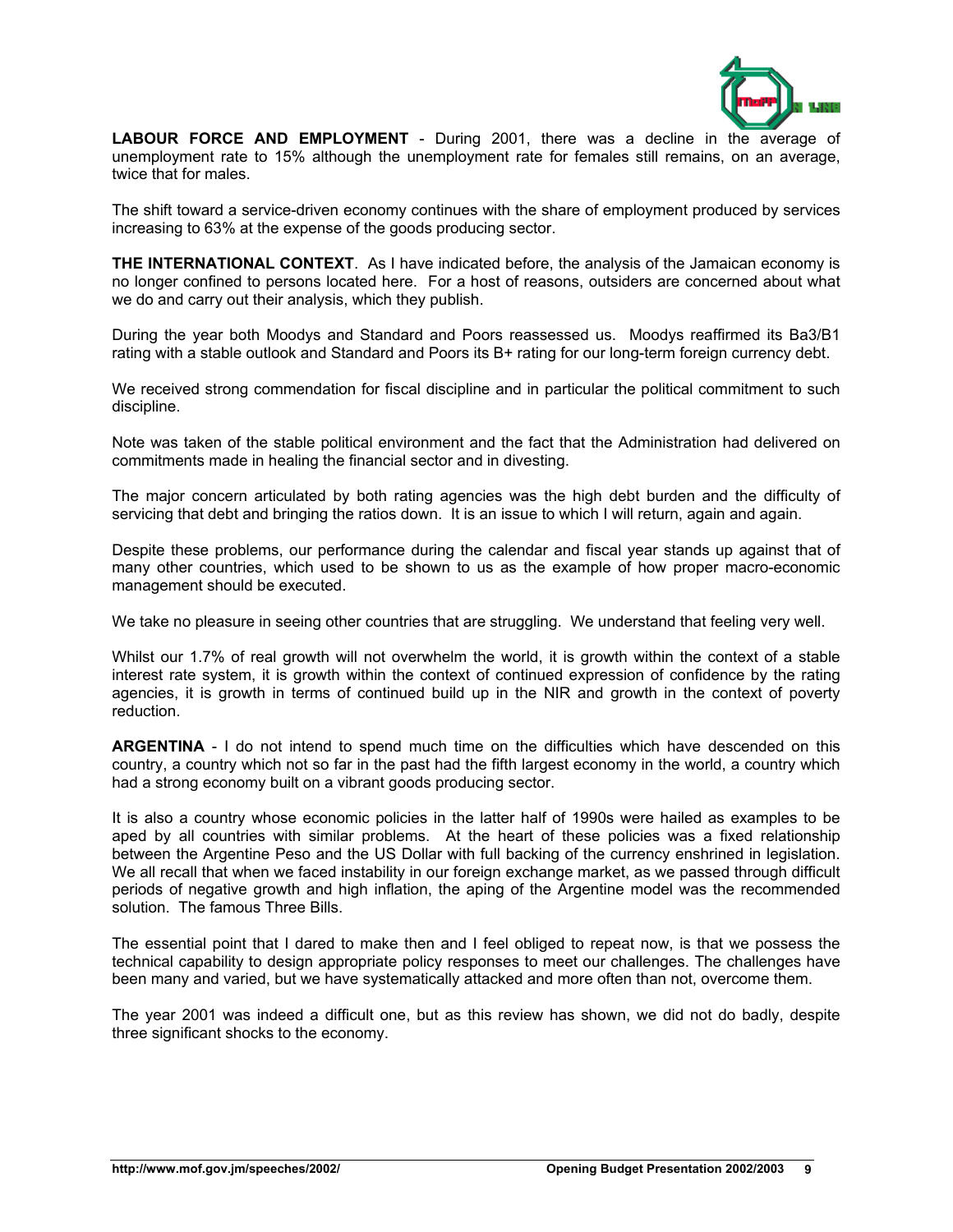

### **MEDIUM-TERM MACRO-ECONOMIC PROGRAMME**

Continuing the pattern that we have developed over the last several years, we not only present the major macro-economic targets for the fiscal year under discussion, but equally important, targets for the medium-term.

Consistent with what I have said about the extent to which the budget receives attention, not only domestically but internationally, these targets are closely monitored and hence great care is taken to ensure that the targets are credible and can be achieved within the context of the policies which have been articulated. We have circulated this profile and I will simply draw attention to the highlights.

In terms of inflation, the target is that for the fiscal year we will be in the 5-6% range. As I have mentioned earlier, the first three months of the calendar year have been very encouraging. The challenge is to maintain that over the next twelve months.

The GDP target is given in the range of 2-4%. The lower end – the 2% figure reflects a concern about the rate of recovery in the travel industry as well as question marks about oil prices given the instability in the Middle East.

The final indicator to which I wish to draw attention relates to the Central Government's accounts. It will be noted that two sets of figures are given. One uses the GOJ methodology and the other the IMF methodology.

The difference in the methodologies is straightforward. The GOJ counts divestment proceeds as part of revenues. Hence we calculate the deficit as the difference between revenues (including divestment proceeds) and expenditure. The IMF's view is that divestment proceeds are one-off occurrences and hence should not be classified with revenues. Rather they should be seen as one-off inflows – financing as it were.

The difference disappears, or is minimized, if there are no divestment proceeds or they do not amount to much. Using either methodology the objective is to return to a small fiscal surplus in fiscal year 2004/05. For the forthcoming fiscal year 2002/03, using the IMF methodology the target deficit is 4.4% of GDP. Using the GOJ methodology it will be 2.5% of GDP.

As I explained the difference is accounted for by the fact that we expect proceeds from the various divestment efforts this year to be significant - approximately 2% of GDP. This we will include in revenues and in the main, use to pay down debt. The deficit target for this fiscal year is an extremely ambitious one. It requires that all Ministries and Departments exhibit a level of fiscal control, which may indeed be unprecedented. There are several ministries, which were I the sector Minister, I too would be demanding more. However, the imperative of reducing debt servicing cost does not permit us to have a larger deficit than has been set as the target.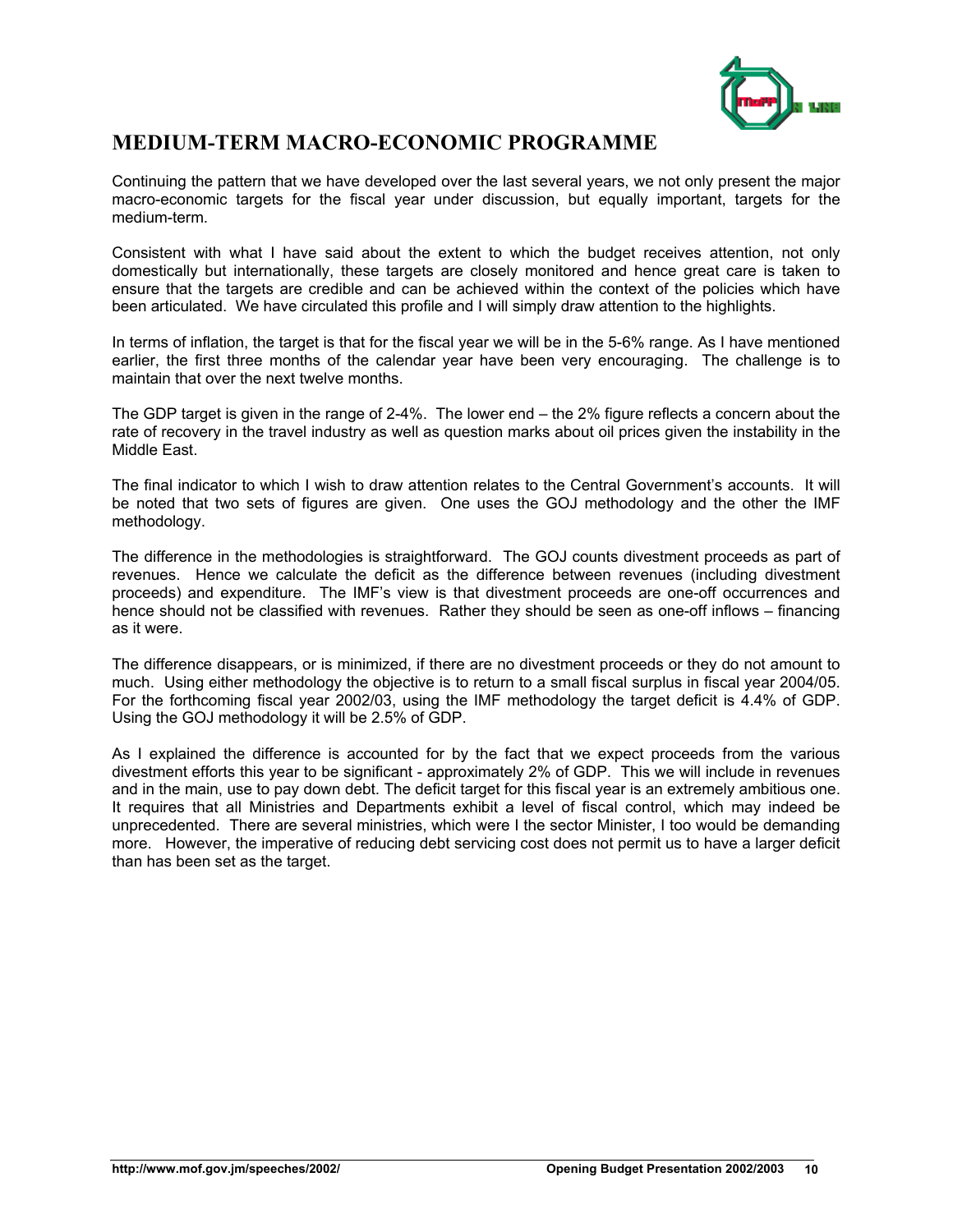

# **FINSAC AND THE FINANCIAL SECTOR**

During the fiscal year the financial sector has been dominated by positive developments. In terms of legislation, following the successful establishment of the FSC, the long awaited Insurance Act was passed after a few months a deliberation by a Joint Select Committee of both Houses of Parliament.

The only outstanding piece of legislation to put the FSC firmly on its way relates to pension. We give the commitment that this will be tackled in this present legislative/fiscal year.

In the meanwhile the regulatory agencies continue to do their work quietly and efficiently. The reality, following the intervention, is that the sector has been in the best health in the recent past.

I intend to spend some time looking at Finsac but it would be useful to indicate that the Deposit Insurance Corporation continues to make its presence felt in the sector quietly providing the assurance of stability. (We hope it will never have any work to do.)

It is useful to note that as of July 1, 2001 deposits covered by insurance were raised by 50% to (J)\$300,000 per deposit, per institution.

At this level 97% of all accounts are covered in commercial banks, merchant banks, trust companies and building societies. It is an interesting statistic that 97% of accounts only equals a third of the total value of such accounts.

I now turn to Finsac. Finsac, which is now just five (5) years old, has preformed in a way few institutions have done, in terms of the achievement of objectives, explicitly stating its targets, making them and then moving on. In the process Finsac, has protected the holders of 570,000 insurance policies with a sum insured of \$175B and the pensions 55,000 pensioners with pension funds valued at \$19B. In the banking sector, the intervention of Finsac has protected the holders of 1 % million deposit accounts valued at J\$70B.

Within our economy these achievements are significant as the establishment of Finsac and the manner in which it has achieved its objective have combined to protect the standard of living of a high percentage of the Jamaican population.

I have heard a few mis-informed remarks that the activities by Finsac have only benefited the middle class and the rich but not the poor. I respond in two (2) ways. The first is that it is an error, either deliberate or made in ignorance, to assume that only the middle class and the wealthy have bank accounts, have pensions or have insurance policies. This is not true. Nonetheless, let us focus on what it has done for the middle class.

There are times when we are so inward looking that we do not see the implications of local developments and the lessons learnt from similar occurrences everywhere. Let us look once again at Argentina and see the negative repercussions when the majority of their professional and middle class are faced with the prospect of losing all their assets and savings. In summary losing all hopes for the future. Their reactions in terms their contribution to social disorder, have serious implications for the rebuilding of the socio economic infrastructure of the country. A similar occurrence in Jamaica was a distinct possibility, had not the Finsac intervention taken place.

The work done by Finsac for the last fiscal year is a matter of record. It is a record, particularly over the last five (5) months, about which we all should be proud. We literally have been on "rapid fire" in the following activities. Completion of sale of Union Bank to RBTT, the completion of the sale of LOJ, the conversion of Finsac's bonds to LRS in NCB, the sale of the bad loan portfolio and finally the sale of the GOJ's 75% holdings in NCB.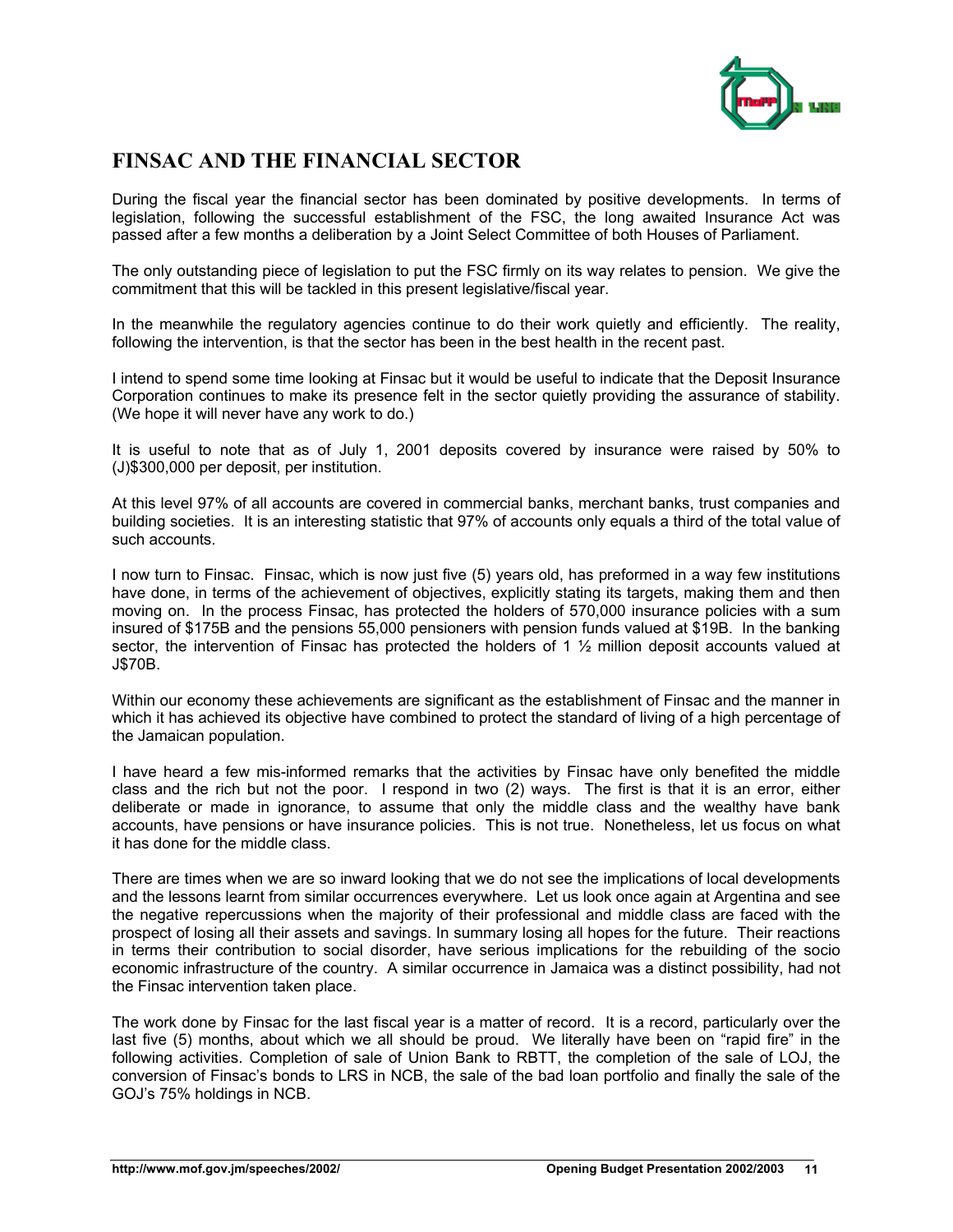

The work done by Gladstone Bonnick and subsequently by Patrick Hylton and the Finsac team has received international acclaim. Those located abroad who assess their performance do not fully understand the hurdles they had to overcome to get on with their work.

At each stage, there were, and there are, detractors who could have done it better, faster and cheaper and there are those who seek to avoid meeting their obligations through the often frivolous use of our judicial system. Nonetheless, we have pressed on.

### The Exit Strategy

When Finsac was established, we projected a life span of five to seven years. Five years have passed and we can now specifically identify six (6) remaining major tasks to be carried out.

- a) Sale of the commercial real estate portfolio: Finsac has received tentative expressions of interest from both local and overseas persons and there is every reason to believe that either the entire portfolio or significant parts will be disposed of by the middle of this year.
- b) The sale of 25% shareholding, Island Life: We expect to sell 50% of this stake to Barbados Mutual with the remaining shares offered to existing shareholders. This should be done by May.
- c) Sale of 20.5% of Dyoll Group Limited: This is dependent on Dyoll Insurance redeeming the investment instruments held by Finsac – the current timetable is June.
- d) Redemption of (US)\$8 ¼M of deferred shares in VMBS: The schedule for the redemption of these shares in 2004. However, present indications are that it may be possible to complete this by the middle of the year.
- e) Completion of liquidation project. Liquidation of 170 companies.
- f) Transfer of the forensic and prosecutorial unit.

Given these six (6) tasks it should be possible to close out Finsac, as we know it, by mid June.

Apart from the technical work which Finsac has carried out, these continues to be the debate which will not be settled today will related to the impact of the financial sector crisis on the development of the domestic entrepreneur class.

It is a fact that the investments which should have been made in the acquiring the intervened institutions e.g. Island Life, LOJ, Mutual Life, Union Bank, shares in Cement Company, the bad loan portfolio and more recently NCB have all originated from outside of Jamaica.

On the one hand, this may be seen as a positive. Obviously it is a positive when new investment resources have been introduced in the country as well as entrepreneurial managerial talent. These are vital inputs for regeneration of any economy.

On the other hand, questions are posed as to what of domestic entrepreneurial talent – has the government been too harsh in dealing with those who dared to try, but who failed when trying.

It is clearly an interesting question in any country, any nation state, even in an increasingly globalized world one must seek to stimulate domestic entrepreneurial talent.

As the representatives of a movement founded on the basis of developing and reinforcing confidence in our domestic capabilities, we are concerned about such an issue. We are concerned about how to foster a regeneration of domestic entrepreneurial talent.

However, at the same time, let us not be overly romantic and place such a premium on fostering the development of domestic entrepreneurs that they be permitted total freedom to take cavalier decisions about the use of resources of either depositors or investors. The fact is that one has to make a critical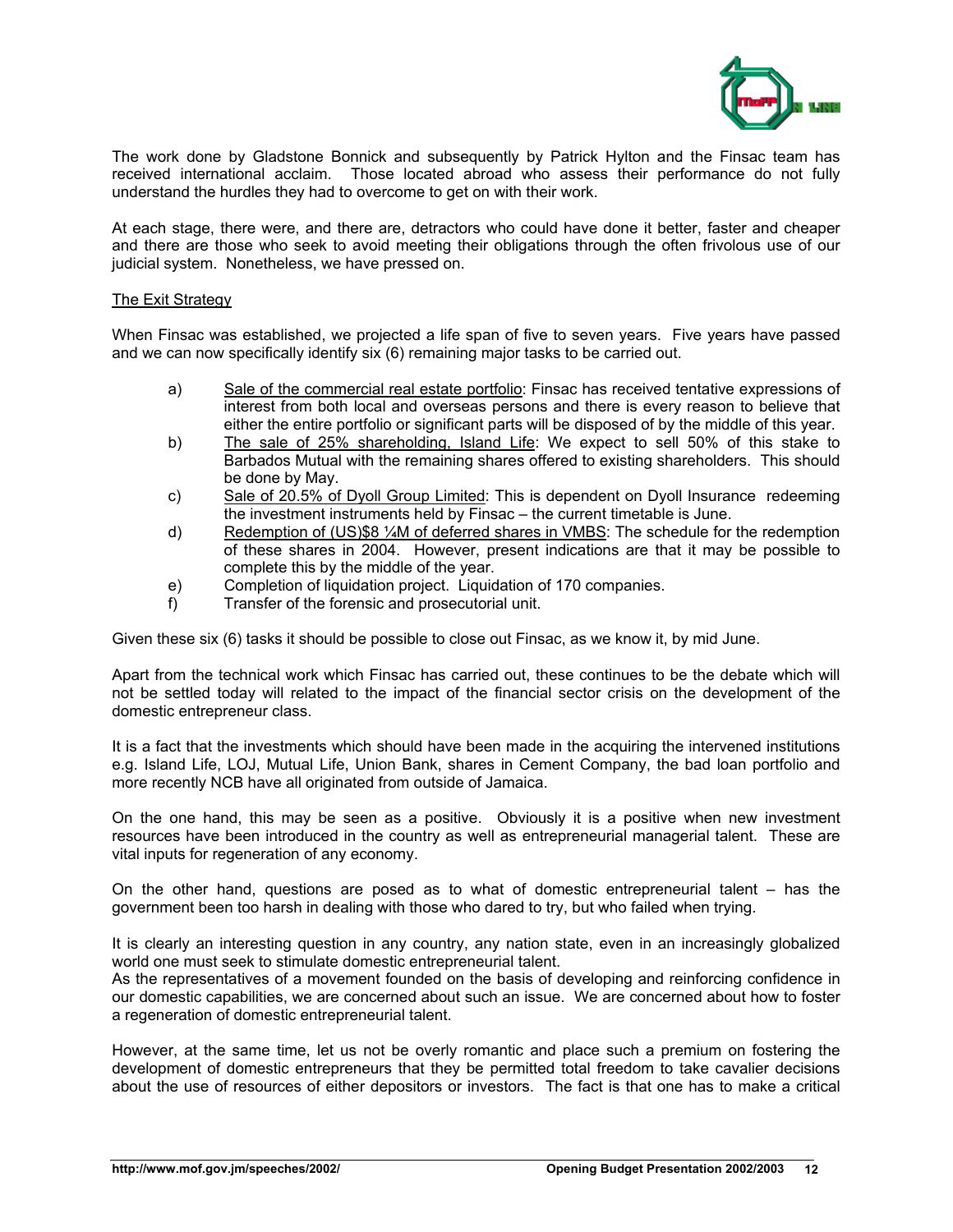

distinction between entrepreneurial activities in the non-financial sector as opposed to those involved in handling peoples' money.

Those entrusted with handling the financial resources of others have a unique position of trust made possible through licensing from the regulatory authorities. That is why "fit and proper" criteria have to be rigorously enforced. There is a big difference between someone being cavalier in running a factory and being cavalier in managing a bank.

The country has paid dearly and will pay dearly for the next several years for the errors of judgement of many entrusted with managing the resources of other persons.

At the same time, let me publicly state that almost concurrent with the existence of Finsac, there has been the emergence of a new generation of highly trained professionals in the financial sector who have no difficulty in operating in a more tightly regulated, yet more competitive financial sector.

#### Cost of Finsac's Intervention

Sometimes I hesitate to provide data on the cost of intervention in the financial sector as I can safely predict the headline such as " Minister admits that intervention will cost billions" or Minister admits that Finsac's intervention has preempted investment in the social sector."

All the above are true. The crisis in the financial sector and the steps taken to resolve it have been costly and will continue to impact on the fiscal budget for years in the future.

As we have said repeatedly, this Administration does not regret the decision to intervene. It is an open question whether social order as we now had could have been maintained had not intervention taken place.

At present, domestic debt amounts to just over \$300 billion of which just over a third is directly due to Finsac's intervention. This third of the domestic debt represents 27% of GDP and it is not the whole story as we have already paid down significant amounts of principal and interest in order to reduce the burden.

Simply put, if we were not faced with the Finsac's debt the debt to GDP ratio today would be just over a 100%, which is our target for three years hence. That should give us all reason to reflect.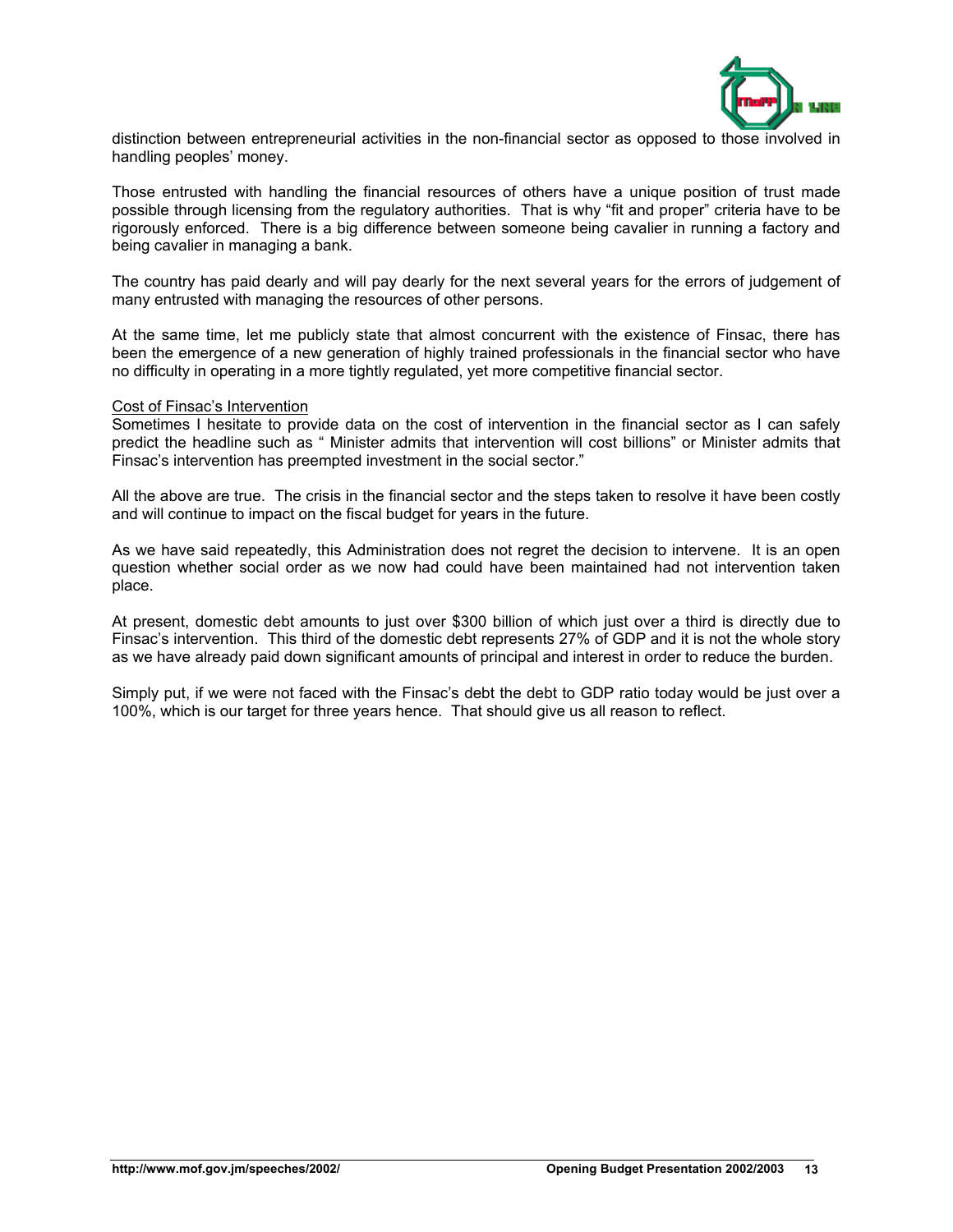

### **DEBT MANAGEMENT**

I have made several references to the extent to which the high debt level and the consequent debt service costs dominate this Budget Presentation. This is a simple fact, which anyone in charge of economic management will have to deal with.

It is not a "hand waving" exercise; it is not something, which can be wished away. It requires implementation of a credible set of policies, as there is a vicious cycle associated with bad debt management and a virtuous cycle associated with good debt management.

As regards the former – bad debt management - there is an old saying that " one has to be rich in order to be poor." Put another way "the poor pay more." From the perspective of either a private sector person or government, the more questions there are about ones ability to repay, the higher the risk placed beside your name and the higher interest charges for any loans you may raise. The higher the interest charges, the less you have to spend on social infrastructure. This then brings into question social stability or the ability of the country to invest inadequate infrastructure to attract additional investment.

The flip side of the coin is that the greater the confidence of creditors in ones ability to pay, the lower the interest rates, thus freeing up resources for all the good things we need to spend money on.

It is therefore not a mystery why rating agencies, the multilaterals, our creditors, domestic and external, all point to the heavy debt burden as a major deficiency of the macro economic environment.

I have tabled a Ministry Paper entitled "Debt Management Strategy" describing both what took place during fiscal year 2001/2002 as well as what we intend to do in the new fiscal year. There is no need to go into all the details, as the Ministry Paper is indeed comprehensive.

However, it is imperative that I do dedicate some time in this presentation to our debt management strategy and, in this regard, I am not only speaking to the members of this Honourable House but I am speaking to our domestic creditors, our multilateral creditors and creditors in the international private capital markets.

I want everyone here to understand that what is being said and will be said in this Debate will be monitored, not just in Kingston but in Christiana, in Montego Bay, in Tokyo, in New York, in Boston and all the areas where person have committed resources to lend to this country.

The debt management strategy in the last fiscal year was greatly hampered, as were all other aspects of economic management, by the need to find additional outlay following urban violence in July and more so by the after effects of 9/11 which had a devastating effect on the travel sector. We also had to deal with the floods, resulting from Hurricane Michelle which affected the parishes of St. Mary and Portland, in particular.

These three (3) shocks simultaneously affected revenues and created the need for additional expenditure. In fact, these were a major cause of the significant deviation from the original fiscal targets forcing the government to borrow more than was planned including an emergency loan of US\$75M from the World Bank.

Where are we now? At the end of March 2002 the total stock of public debt was \$495B which is 133% of GDP. Of this domestic debt was \$300B – 81% of GDP.

At the end of March 31, Finsac - related debt accounted for just over a third of outstanding domestic debt that is 27% of GDP. This \$100B figure comes after there have been significant payments against debts assumed as a result of the intervention in financial institutions.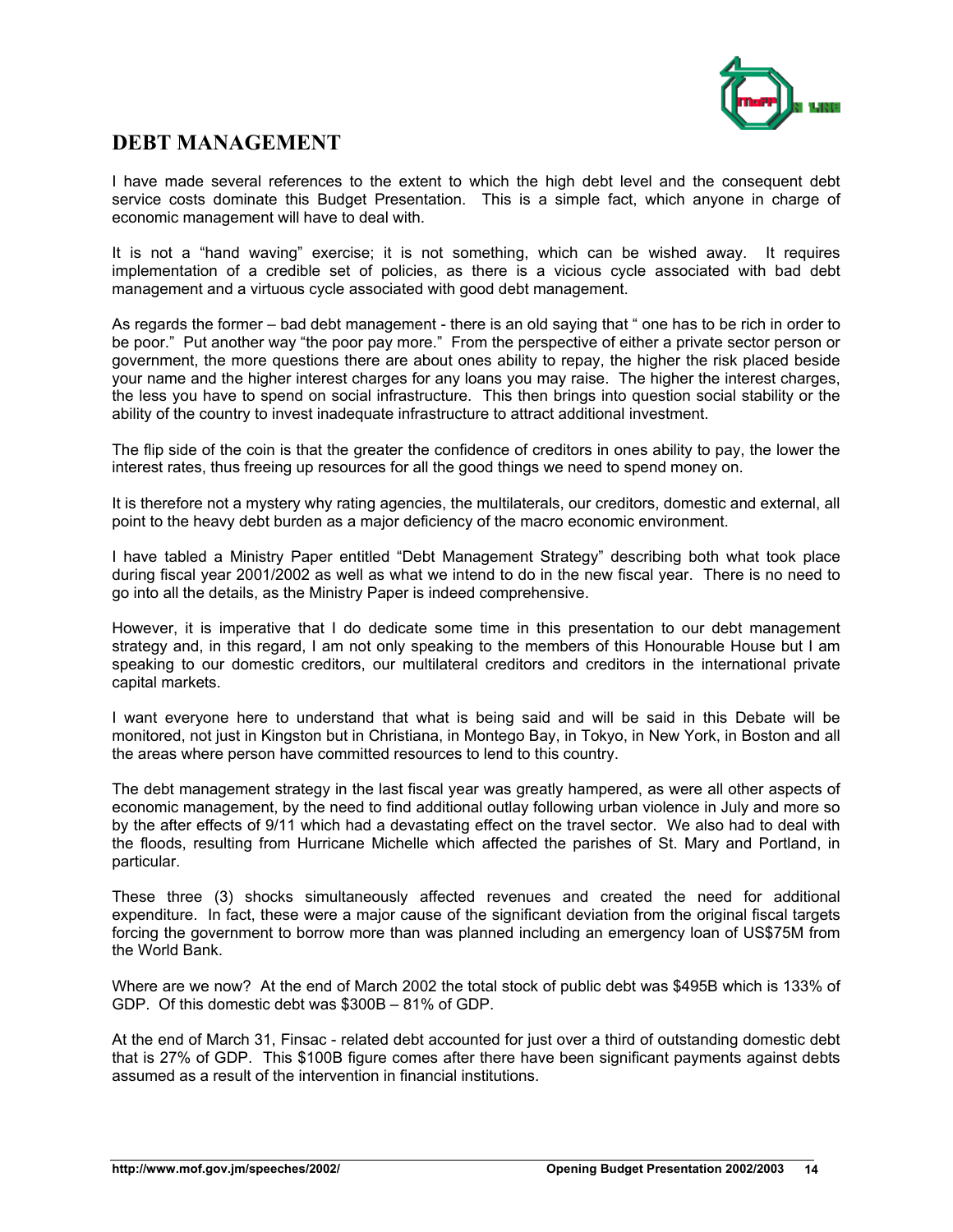

One clear indication of the impact of Finsac's debt on the country's overall debt stock is that if we subtracted the Finsac debt from the total, the rest of domestic debt grew by 2.7% during the fiscal year compared with 7.3% in fiscal year 2000/2001.

Let me now turn to the debt strategy for fiscal year 2002/2003. Our major objectives are as follows:

- i) to maintain a prudent debt structure
- ii) to further diversify the debt portfolio
- iii) to increase reliance on market determined instruments for domestic debt issuance
- $iv)$  to promote and build a liquid and efficient market for government securities
- v) to increase the transparency and predictability of primary market debt issuance.

All the above combine for the primary objective which is to minimize debt service costs and to reduce the overall debt burden.

As I have indicated, the Ministry Paper provides a detailed discussion of all the five (5) objectives, which I have listed. It is neither necessary nor possible, given time constraints, to discuss each and so I will focus on some of the more salient points.

### Extending the Maturity Structure of the Debt

During this coming fiscal year, efforts will continue to lengthen the maturity profile of both external and domestic debt. On the domestic scene this objective will be achieved primarily by issuing long term LRS with a concentration of issues with maturity of seven (7) years and over. One objective is that by the end of fiscal year, LRS's with maturity of ten (10) years and over will account for 20% of the debt stock. A year ago this percentage was 6.6%. I would remiss if I were not to mention the major achievement, which took place last year with the issuance of a thirty (30) year bond to assist with financing of Highway 2000.

I have deliberately listed that as I will now make reference to the successful issuance of a twenty (20) year bond on the international capital market in December, which was vastly oversubscribed.

### Minimizing Currency Exposure

There are two (2) aspects to this strategy. The first is to minimize the none-US dollar currency risk and the second is to limit the share of US dollar exposure in domestic issuance. Both are discussed in the Ministry Paper but I wish to turn to the latter in this presentation.

The issuance of US dollar-denominated or US dollar indexed securities on the domestic market has led to an increase in the share of the domestic debt portfolio exposes to US dollar currency risk. At the end of March 2002 these two (2) categories of bonds comprised 15.4% of domestic debt, compared to 8.1% a year ago.

We are concerned about such a high percentage and the objective in this year is to reduce this percentage to 14% at the end of fiscal year 2002/2003 and then gradually reduce it to a maximum of 10% of domestic debt by the end of 2004/2005.

### Increased Transparency

In order to increase transparency and predictability on governments debt operations, the Ministry of Finance will increase the level of information provided to the market.

This will be done through regular announcements of debt issued to the public by an annual calendar for Treasury Bills and LRS auctions.

The calendar will indicate the timing of the issues and the market will be notified of the amounts and terms of the issue at least four (4) business days prior to the tender dates.

#### Market Consultation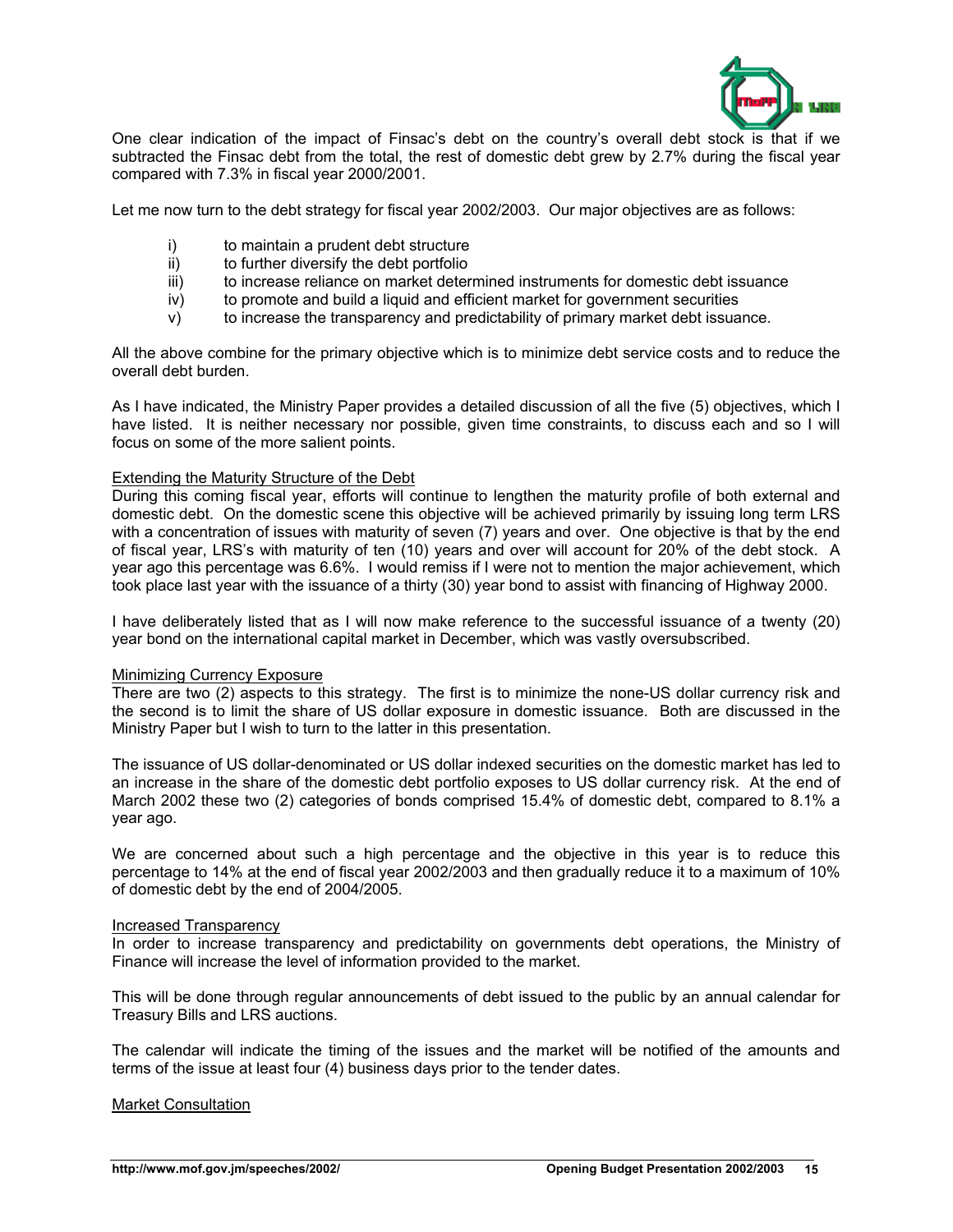

Consistent with the twin objectives to reducing borrowing costs and further developing the domestic market, the Ministry of Finance will be maintaining ongoing dialogue with market participants. A forum already exists for such dialogue through regular meetings of primary dealers with government agencies.

Medium Term Objectives

When all is said and done, the most critical tool in improving the debt dynamics is to return to fiscal operations to a surplus.

As regards the return to a fiscal surplus, our present objective is that this will take place by fiscal year 2004/2005 (nearly halfway through the fourth term!)

The associated target is that the debt to GDP ratio (presently 133%) will at that stage by one to one, that is the total stock debt will be equal to GDP.

We have deliberately spent a lot to time preparing the Ministry Paper and I have allocated some time also to discussing the debt management strategy. I have done this for several reasons but I will list but two  $(2)$ .

The first is that, as I have said repeatedly, the reduction of debt servicing costs must be seen as a prime objective of macro economic strategy in the medium term. Everyone agrees on this. The second reason is that creditors wish to have clear understanding of how this process will take place. When I speak of creditors I mean both domestic and external.

If I were ask to single out an aspect of the Jamaican financial sector which has made the single greatest advance over the last five (5) years I would have no hesitation in choosing the improved capability in the sector in terms of assessing bonds issues, both domestic and external, and determining how best to invest clients' money.

As such the issue of the debt management strategy is not a "joke business" to be dealt with in a frivolous manner suggesting that one will seek loans at 3-5% in order to replace high cost debt. There is no 3-5% money issue around waiting and if there is some, you may need a lot of soap and detergent to treat it before use.

Therefore, I hope that both this part of my Presentation, but more importantly the Ministry Paper which has been tabled, will serve to lift the Debate on debt management to a new level. The people of the country deserve better. Most important our creditors demand better.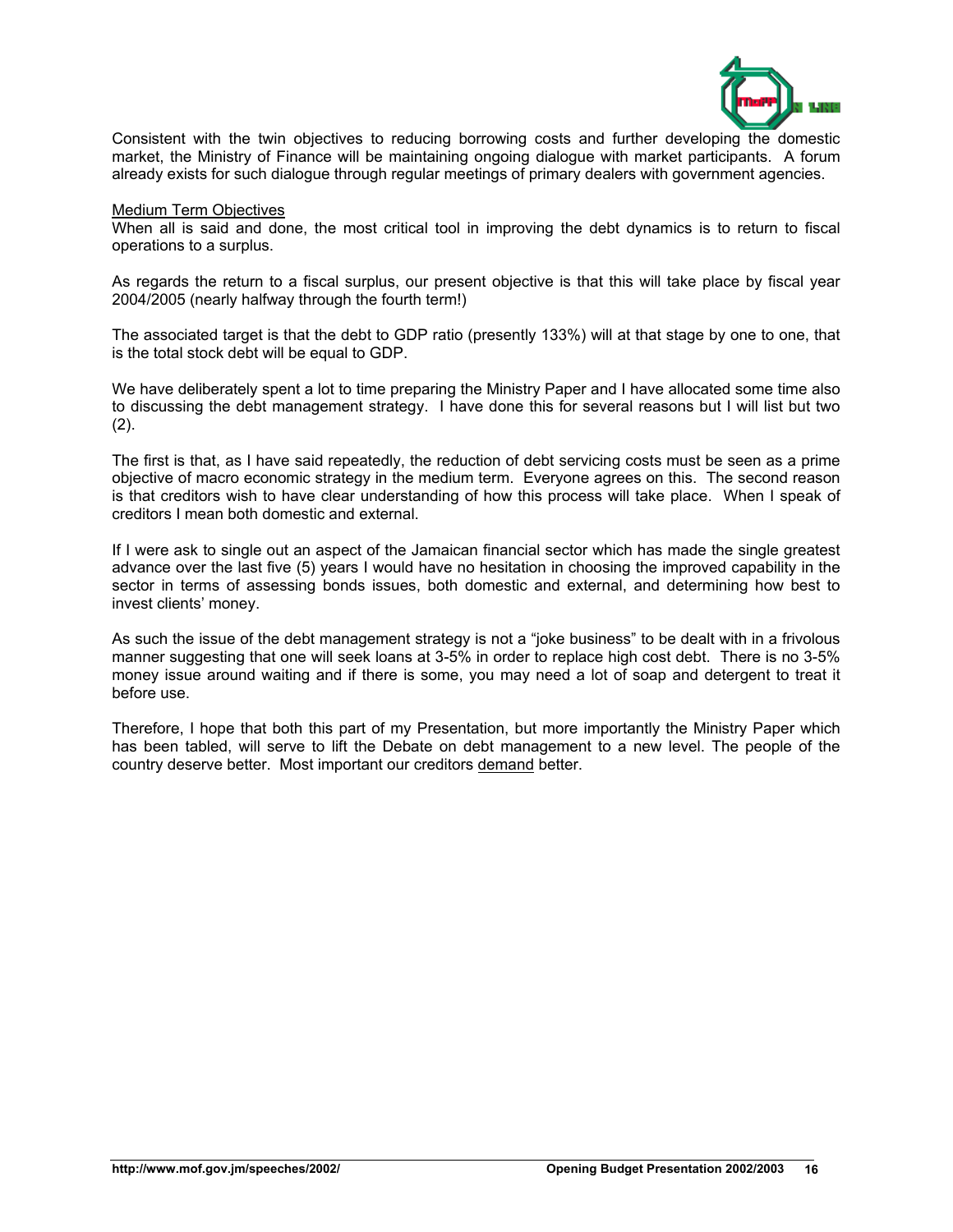

### **THE EXPENDITURE BUDGET**

**OVERVIEW** – The Budget for fiscal year 02/03 calls for an expenditure of \$210 billion, an increase \$25 billion over the approved budget of 01/02 but a decrease of \$10 billion when compared to the revised budget as compared as compared to the Supplementary Estimates.

The Recurrent Budget of \$125 billion is divided - \$65.6 billion for Salaries and Other Operating Expenses and \$59.6 billion for interest payments.

The Capital Budget is \$10 billion for projects and \$75 billion for amortization.

When amortization and interest payments are combined, the total - \$135 billion - accounts for 64% of the total expenditure. This is the major issue to be considered, although this figure represents a reduction in absolute terms and in percentage terms compared to last year. For the revised budget of  $\frac{1}{2}$ , debt servicing accounted for \$148 billion or 67% of the budget.

Domestic debt servicing accounts for \$85 billion, \$42.4 billion for amortization and \$42.7 billion for interest payments compared to \$122 billion for 01/02.

The significant reduction is in terms of amortization where last year's figures included provision for prepayment of debts previously held by FINSAC. As such this year's figure of \$42 billion for amortization represents a 48% reduction when compared to the figure of \$82 billion for last year.

It would be recalled that there are several comments about the unexpected jump in the revised budget. The reason for that relates mainly to the decision to pre pay certain debts using the proceeds of the sale of LOJ, NCB and other FINSAC assets, as well as the divestment of JPS

The increase in interest payments during this year, compared to last year, is mainly attributable to the additional interest costs associated with the LRS's, which have been issued to replace FINSAC bonds.

Those points made about debt should demonstrate the extent to which debt servicing is the critical component of the budget. However, even whilst acknowledging the dominating presence of the debt burden and the consequential need to restrict expenditure, within these constraints we will not sacrifice the Solid Achievements either in terms of macro-economic stability or in developing social infrastructure. We will focus on three such areas – Education and Training, National Security and Social Security.

As regards Education, this area of expenditure has been allocated through the budget just over \$21 billion for both recurrent and capital projects. This represents 28% of non-debt expenditure. \$20 billion is for recurrent expenses and just over a billion for capital. Two points should be made at this juncture.

The first is that the allocation listed here for education understates the full amount spent on this most critical area of the social services. Also to be considered would be expenditure through HEART. An additional amount of \$2.35 billion to be provided to the University of the West Indies, as well as funds which will be expended through the UDC for the construction of new schools.

As regards the school building programme by the UDC, the present phase to be completed in July will have seen 10 schools built at a total of \$1,300 million. Later this year, a new project will start for schools in Western Jamaica.

When these additional sums are taken into consideration the fact is that the \$21 billion listed formally in the budget does not adequately indicate the full extent of the continued commitment to education.

**NATIONAL SECURITY AND JUSTICE**. These functions have been allocated \$13.3 billion to the Ministries of National Security and Justice – 17.6% of non-debt expenditure. We consider this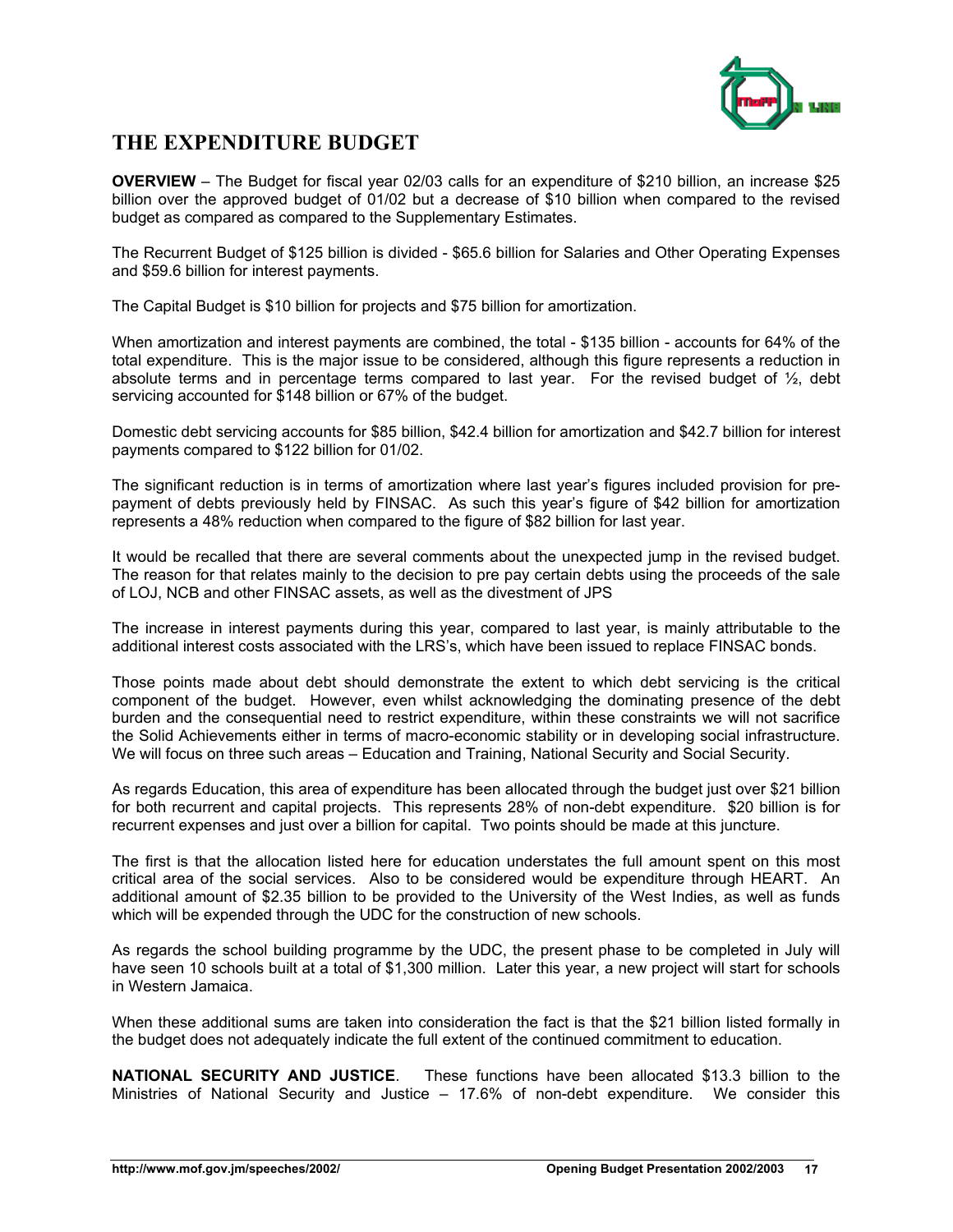

expenditure to be justified not simply because the physical safety of our citizens and overall social stability are desirable objectives, but also, and no less important, is the fact that Jamaica's reputation as a location characterized by high levels of crime and violence has significant economic cost.

One example can be provided. Tourism is our most important foreign exchange earner, but is also critical in terms of employment and linkages with other sectors. However, Jamaica's ability to exploit its full tourism potential or to attract foreign investment is hampered by its reputation as a crime-ridden country. The end result is that rates charged by hotels in Jamaica are significantly less than those which obtain in destinations which are not comparable.

Just yesterday I enquired of a significant player in the industry and he indicated that a conservative estimate is that the equivalent of a good Jamaican property in St Lucia, Antigua or the Bahamas would command rates of about 30% higher than those which are charged in Jamaica, simply because of our reputation.

Consider the economic impact, if over the next five years systematic reduction in crime levels were translated into increased visitor arrivals, paying rates consistent with the product offered.

Consider the economic impact if businesses did not have to allocate such huge sums to employ private security to complement the state security forces.

This Administration is committed to such a programme of crime reduction and within that context a capital budget of \$1.1 billion has been approved.

Major components of this allocation include \$360 million for equipment for the Police; \$160 million - partial payment on two Fixed Wing Aircraft for the JDF; \$150 million – partial payment on three large Offshore Vessels for the JDF; \$86 million for additional telecommunications equipment for the JDF.

However, we are not just spending money on equipment. \$100 million has been allocated for constructing and improving Police Stations and \$40 million for Court Houses (**LIST**).

**SOCIAL SAFETY NET PROGRAMME** – Net income transfer programme, recently launched by the PM. Programme for Advancement through Health and Education (PATH).

\$650 million provided under Capital B.

PATH will replace Food Stamps, Kerosene Stamp, Old Age and Incapacity Allowance, Poor Relief Programme.

Just three examples that despite the tight budget, commitment to social programmes will not be compromised

**DEFERRED FINANCING**. I wish to turn explicitly to an area which has, in the last year or so, received a great deal of attention – not all favourable, I e deferred financing. It is important that this be put in context.

The facts are that over the last five years revenues and grants have grown by 98% but non-discretionary expenditure has grown by 138%. The major contributor to this area of expenditure is debt servicing which has moved from 44.5% in 1996/97 to 64% in 02/03.

Contrast that with discretionary expenditure on the social sectors and investment in infrastructure. This has declined from 26% to 14% of total expenditure.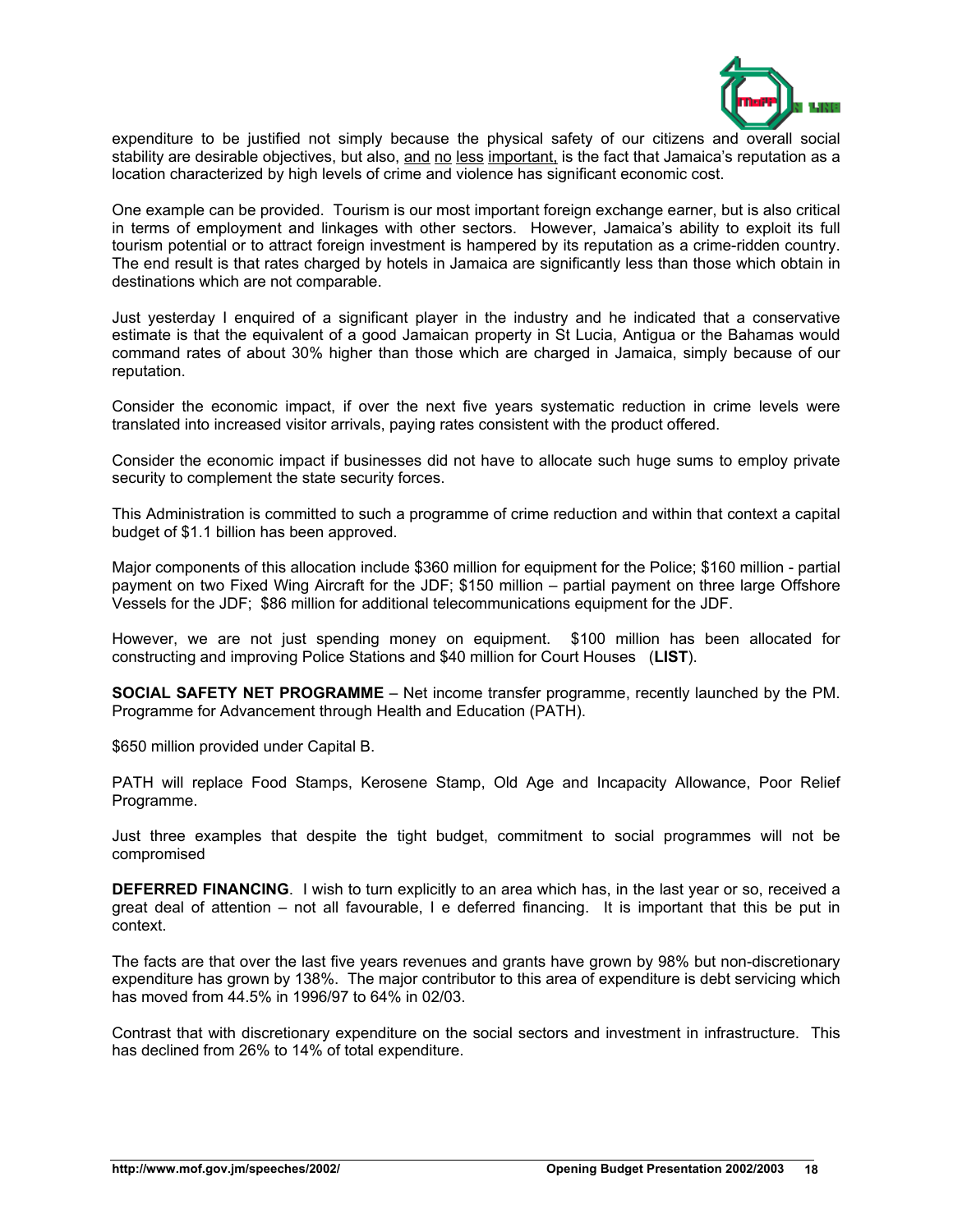

This reduction has posed a challenge. How can the Government provide basic level of services while maintaining a prudent fiscal policy? The strategy, which has been utilized, is not a new one. It is a joint public/private participation in the development of infrastructure, but with clear guidelines.

This programme, which has been loosely called "**Deferred Financing**" is one which could better be termed "**Special Financing Mechanisms"**.

The policy of the Government is to confine such special financing methods to major infrastructure projects such as road constructions, as well as schools, hospitals or Police stations. This Administration has laid out a specific set of guidelines governing the way in which projects may be funded through this method. Amongst the measures which have been developed and implemented are –

- ° The risk and full potential cost of all new contingent liabilities and deferred financing arrangements must be recognized prior to their approval.
- ° A ceiling on the expected cost of all GOJ activity including contingent and direct liabilities in any sector will be applied, and
- ° The fiscal impact of such liabilities must be considered within the context of the medium-term fiscal framework.

During the last fiscal year the decision was taken to further streamline the operations of the deferred financing mechanism. A \$2 billion facility has been placed at the DBJ to finance road rehabilitation and maintenance work undertaken by private firms contracted to the Ministry of Transport and Works.

There are also certain large projects, which are managed by the UDC on behalf of the sector ministry. This is a continuation of the role, which has been played by the UDC from its establishment.

For such projects, the UDC will liaise directly with the Ministry of Finance and Planning, the selected contractor and the selected financial institution.

Over the last four years, \$8 billion has been disbursed through the deferred financing mechanism of which \$5 billion has been formally included in the stock of debt. The remaining \$3 billion will be taken on the Central Government's account over the next five years.

During this fiscal year 02/03 \$1.8 billion will be taken into the debt stock.

The FAA Act has been amended and the regulations for the use of these facilities formulated. The amendments will provide for amounts payable under such agreements to be charged to an appropriation of the portfolio ministry in the financial year in which the payment becomes due.

From the foregoing it should be clear that no ministry can enter into a deferred financing agreement without the approval of Cabinet and the approval of the terms of the financing arrangement by the Ministry of Finance.

As I have stated before, the deferred financing mechanism is not new. It represents an acceptable method to address pressing national needs for social and physical infrastructure.

The critical requirement is to put in place appropriate checks to ensure that order, accountability and transparency predominate.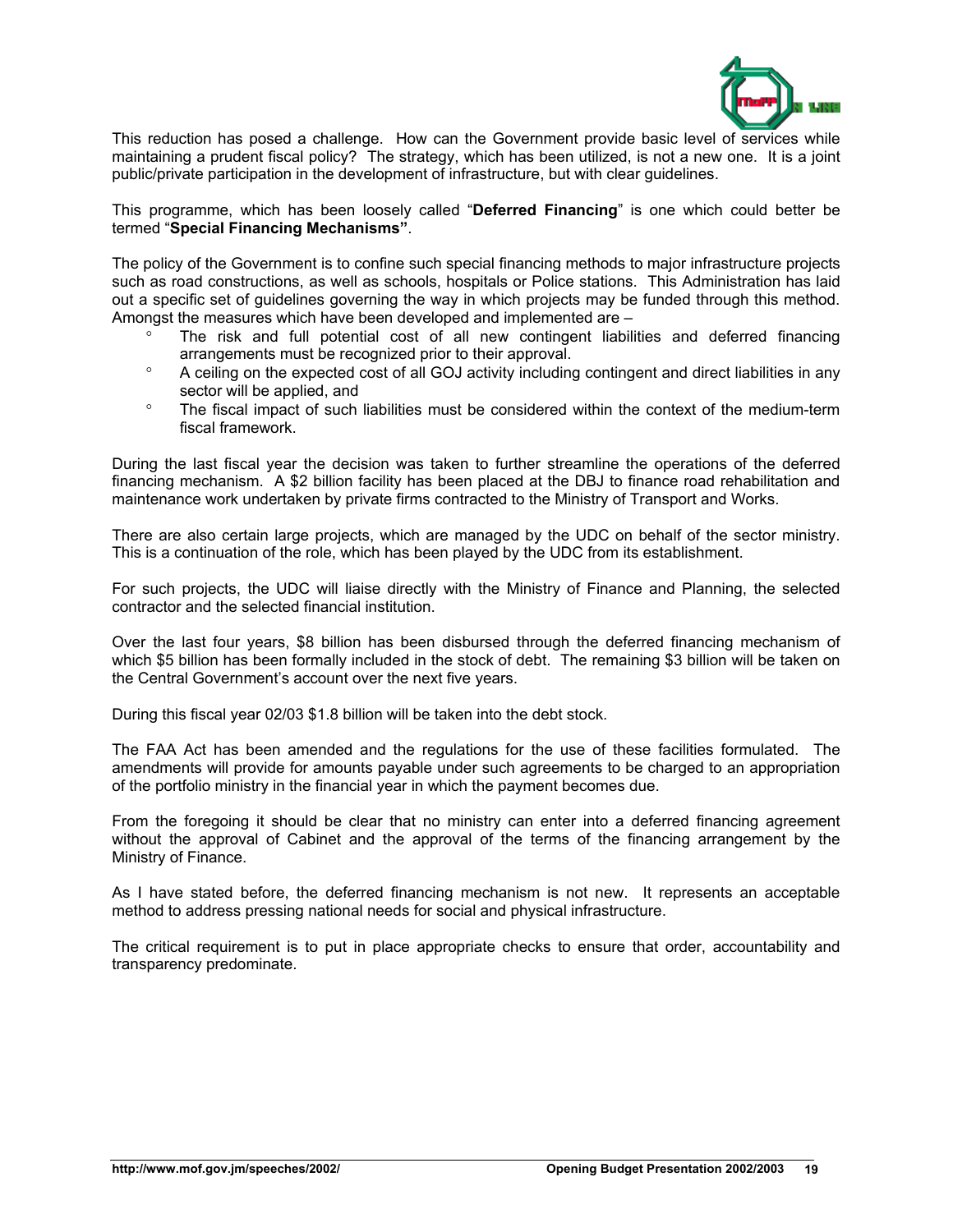

# **GROWTH AND EMPLOYMENT CREATION**

I have spent some time explaining the reason why the degrees of freedom in terms of expenditure are extremely limited. The size of the domestic debt in particular, dictates an extremely conservative fiscal stance.

However, at the same time we must do everything is possible to build on the positives, which now obtain in order to facilitate increased growth. For the record, whilst the 1.7% recorded in calendar year 2001 was not all we had hoped for, given three major shocks it is a testament to the resilience and diversified nature of the economy that such a figure was achieved. The question, which needs to be asked, is why is it credible that growth in the range of 2-4% is possible for the new fiscal year. We now speak to that question.

Let us begin with a step, which was taken two years ago to gradually remove the tax on dividends. The argument was advanced that this represented a major deterrent to equity investment. The Administration heard, listened and acted. As of this year, dividends are tax-free. This is not merely a symbolic act there has been a direct loss to revenues. Dividends in 1999/2000 contributed \$1.2 billion to revenues.

One cannot immediately speak to a precise impact on investment, but the fact is that the Jamaica Stock Exchange index is presently at a historic high, of over 37,000 points with market capitalization of just under J\$250 billion.

It is generally felt that the signal of the removal of tax on dividends has played a role in stimulating additional interest in the stock market. The results of the Survey of Business Conference provide concrete evidence that the "can do" feeling is spreading. There is a growing desire of people from all groups to "buy in" and be part of the Solid Achievements.

The signs for growth are bolstered by the level of foreign investment from which the country has benefited over the last three years. Let me just mention a few. Trinidad Cement's investment in Carib Cement – US\$30 million; Mirant Corporation's purchase of JPS – US\$200 million; RBTT's purchase of Union Bank J\$1.6 billion; AIC's purchase of majority holdings in NCB – J\$6.4 billion; Guardian Holdings' purchase of Mutual Life, Crown Eagle and Dyoll Life – J\$1.3 billion; Life of Barbados/Barbados Mutual purchase of LOJ – US\$41 million and the list goes on.

I have not mentioned the purchase of the various hotels, which have been divested by FINSAC nor the other investments in tourism – e g the Ritz Carlton.

I am certain that there are those persons who will say that most of these investments reflect existing assets. Obviously that is true, but the fact that persons have taken up their cash and invested in this country is a powerful signal. It is a powerful signal which complements Government's own significant investments in improving infrastructure.

In no sector has this investment been more visible than in the road network. Everyone – visitor or resident, speaks of this investment. Mount Diablo, Washington Boulevard, Trafalgar Road, the East Kingston Coast Road, Hope Road and the gem of them all - up to now - the Old Harbour By-pass. These are not dreams. These are literally – Solid Achievements – about which we all can be proud.

We are speaking of billions of dollars of investment, which will facilitate reduction in travel time and open up areas for further investment. Perhaps more important will provide persons with options as to where to live.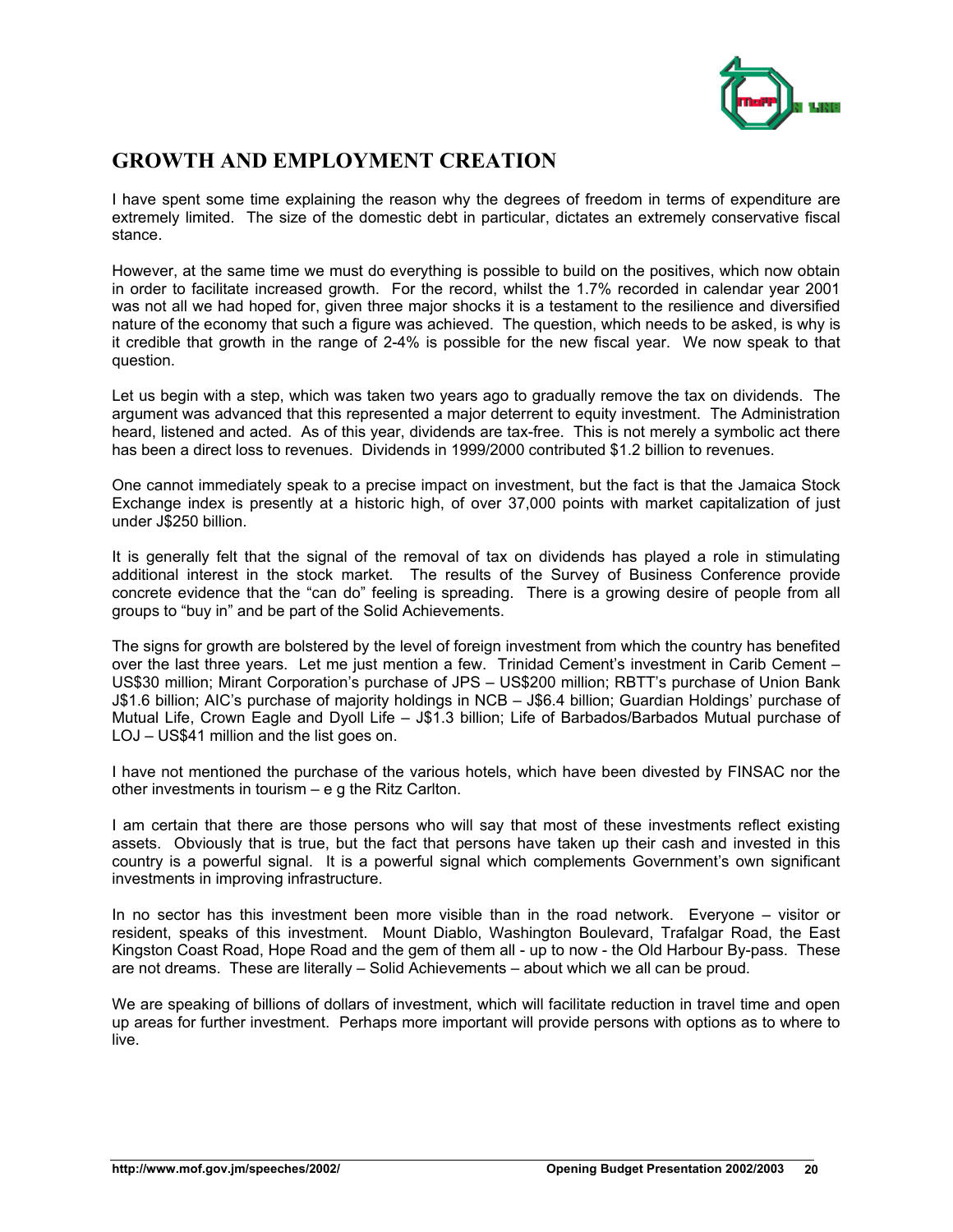

It is now quite easy for a professional or a working-class citizen to choose to live in May Pen and work in Kingston. Investors no longer have to seek to concentrate activity in Kingston and hence there are significant opportunities for rural towns to compete with the KMA in attracting the investment dollar.

The "Big Daddy" of road investments is about to start –with commencement of construction of Highway 2000. Phase I will cost just under (US)\$400 million with the French firm BOUGUOES, putting up 75% of this amount.

But the investments are not simply in roads. There has been the Gordon Cay expansion of the Transshipment Port; Phase III will be forthcoming. In the North East section of the country the development of the Marina in Port Antonio, as well as the imminent project to improve water and sewage infrastructure and drainage.

Investment in the telecommunications sector has been beyond our wildest expectations following liberalization and the removal of monopoly license. The growth in terms of number of subscribers has been exponential. It is estimated that, to date, the two new telecommunications companies have invested over US\$400 million and that is just the beginning. With the liberalization of the provision of land lines, we confidently expect another inflow of the investment dollar.

What is significant about this investment thrust is that unlike any previous pre-election period, there has been no slow down or a "wait-and-see" attitude. It will be useful for the political scientists to examine why this is so.

One thing is certain is that this level of investment has taken place cannot be a reflection of the absence of confidence in the Government's policies. Why has the interest continued? A logical deduction would be that investors expect that the good policies will be maintained.

Perhaps they further expect that those who designed and implemented these sound policies will be in place to continue with the work. And perhaps they feel that even if the unexpected occurs, that any new Administration would be sensible enough to continue with the sound overall policies, which have brought us to this point.

Therefore, we may conclude that the combination of getting it right in terms of macro-economic policies, sustained investor interest and a commitment by Government in terms of infrastructure projects provides a credible basis for the expectation that the country has entered into a stage of unprecedented sustained economic growth.

One worrying question remains, why is it that domestic entrepreneurs have, to date, not been at the forefront of this investment drive? No one has a definitive answer, but we can seek to carry out some analysis, which will lead us to a possible solution. Clearly, the unfortunate debacle in the financial sector continues to have repercussions and it is not surprising that persons will be somewhat tentative in the aftermath, preferring to stay with guaranteed returns from investments in Government Paper, as opposed to risking resources in equity investments.

Another contributory factor must be the fact that interest rates still remain too high. That fact is recognized but the trends are in the right direction.

However, the country cannot simply sit and lament on the lack of domestic entrepreneurial involvement. There are opportunities and in an increasingly globalized world economy, others will identify opportunities and move toward them. Whilst one may wish to encourage domestic entrepreneurial talent, no Administration is going to refuse investment inflows from non-nationals when these result in a greater national output and more jobs. Therefore, this Administration says to the domestic entrepreneurs, we wish to work with you. Let us find ways of collaborating to maximize your possible contribution to the country. We want - no **need** you – to buy in and expand the list of Solid Achievements.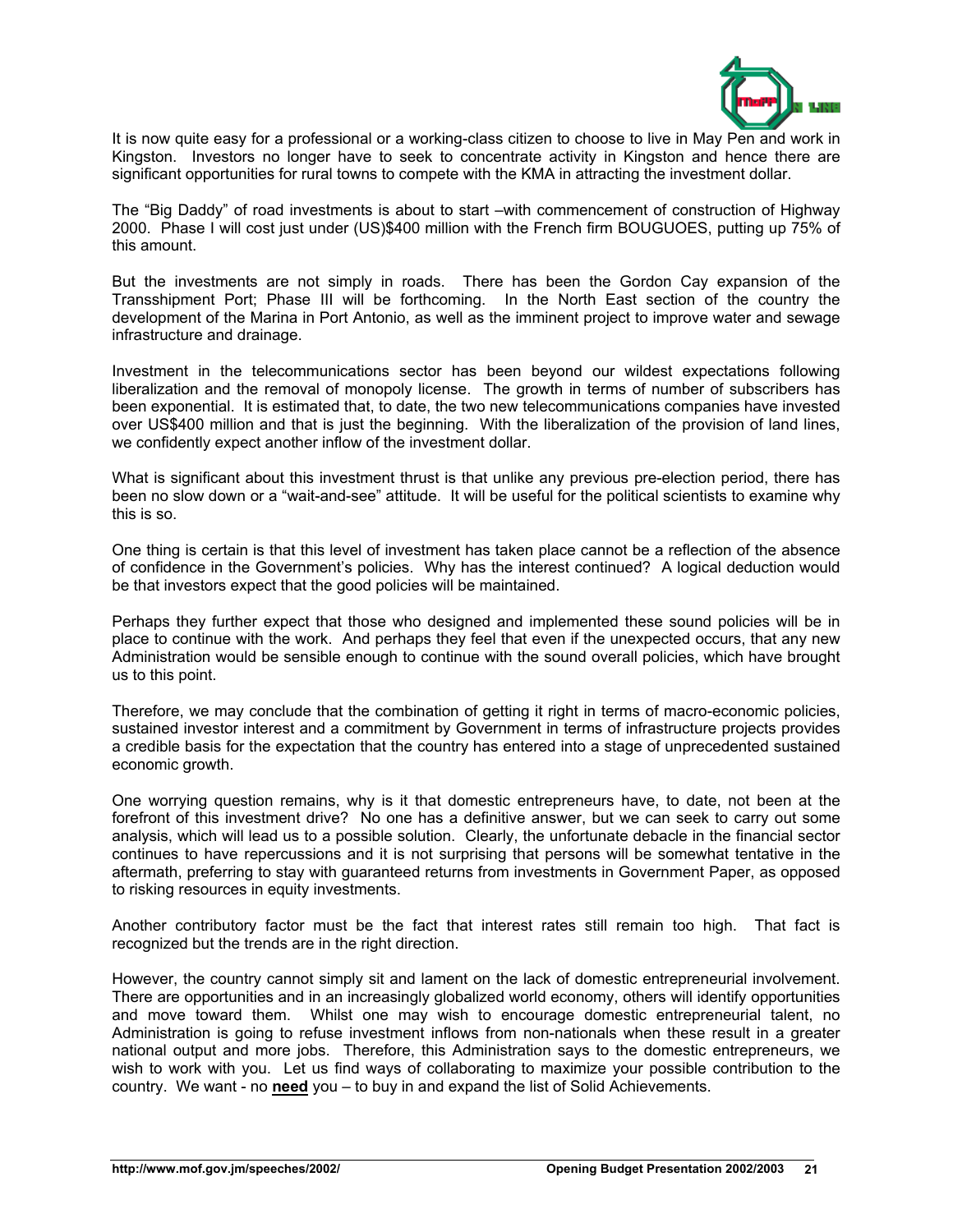

**EMPLOYMENT CREATION**. I have provided data on the employment levels for calendar year 2001. The plain fact is that unemployment at 15% remains too high. Furthermore, the unemployment rate amongst women is twice that for men.

However, in addressing the problem, let us separate employment amongst two groups. The first group is that of young people who are either unskilled or semi-skilled who have not found opportunities within the existing economy.

The approach to addressing unemployment in this cohort must be two-fold. In the first place, we will have to seek to train and equip as many of that group for meaningful employment in an increasingly changing economy. Opportunities exist, albeit not enough. However, this is not simply the responsibility of the State. Individuals need to take responsibility for their own lives.

Too many young people have, for whatever reason, refused to assume such responsibility, refusing to seek out opportunities to address deficiencies in their training whether it be skills or literacy. So whilst there is a role for the State, there is a need for many young persons in this group to take responsibility for their own lives and seek to grasp the opportunities for retraining.

Let the problem develop to be one of an inability of existing training institutions to respond to the demands. Whilst resources are limited, this is the problem which we would prefer to face.

A second aspect to addressing unemployment amongst this group relates to programmes such as Lift Up Jamaica and SESP or to projects implemented by the JSIF. This is not theory as we have enough examples. It is possible simultaneously, to provide gainful employment for persons from this cohort even whilst improving the physical infrastructure in communities. Whilst the limitations on expenditure do not permit the allocation, we would desire for such programmes, we recognize that for the medium-term such programmes will be needed to achieve the dual objectives.

We turn to a final group – trained and qualified persons who, at present, have difficulty in finding the job of their choice. We are confident that the problem here will increasingly be addressed by the expanding economic activity resulting from new investments. However, there is one area to which we commit ourselves to giving greater attention. It relates to young professionals with ideas but who are not in a position to mobilize capital needed to finance their entry into business. There are opportunities here for venture fund operations not necessarily public sector funded, although the State can play a role in this regard.

I deliberately raise this point as there is often the tendency to assume that employment will only come when someone offers you a job. It is not often that it is recognized that self-employment is indeed a feasible option. Increasingly, in other countries young professionals have made the deliberate choice to become their own employers. I invite dialogue with representatives of such professional groups to see how we can work together in terms of fostering such developments.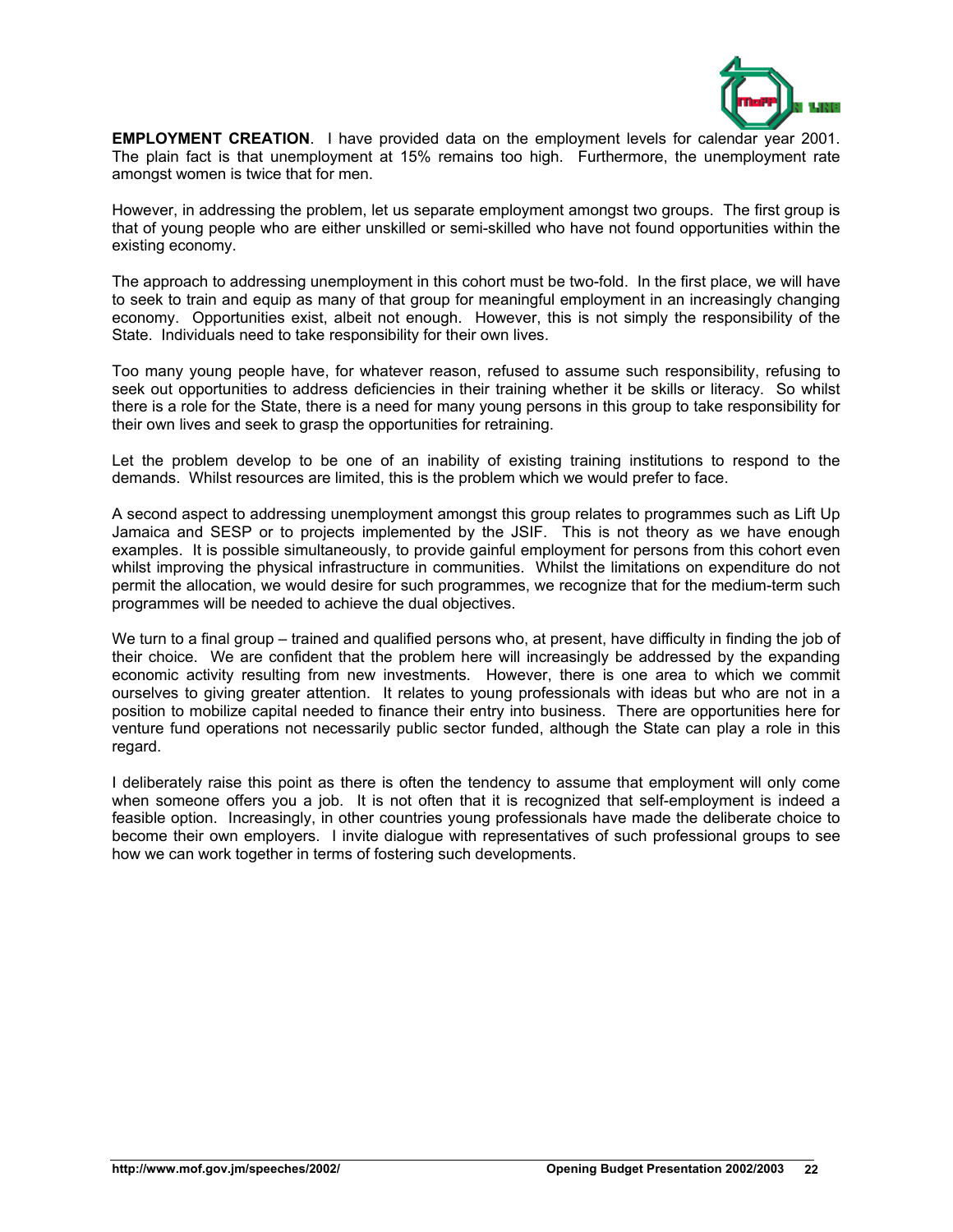

# **FINANCING THE BUDGET**

As everyone knows, we are faced with a projected expenditure of approximately \$210 billion, much of that amount relates to debt servicing; amortization of \$75 billion, and interest payments of \$ 60 billion. For non-debt expenditure including capital projects, the total is \$75 billion.

How do we intend to finance this level of expenditure? Our passive projections are that tax revenues will amount to just under \$100 billion and combined with other inflows, revenues and grants will amount to \$108 billion.

Within the context of our medium-term programme, members will recall that the objective is to return the budget to a smaller surplus for fiscal 04/05. Therefore, there is a limit to the amount which we intend to borrow. We project domestic borrowing of \$58.3 billion, and external borrowing of \$26.1 billion, providing total loans of \$84.4 billion.

Of the \$58.3 billion to be borrowed domestically, \$42 billion will be used to amortize domestic debt. The incremental borrowing will be \$16.4 billion.

External borrowing is projected at \$26.1 billion and external amortization \$36.2 billion. Therefore, \$6.1 billion of the domestic borrowing will be used to amortize external debt.

Hence, on a passive basis, revenues, grants and loans will contribute \$192.4 billion. There is, therefore, a financing gap of \$17.6 billion.

Now to closing the gap. We intend to continue aggressively with our divestment programme, including the sale of FINSAC-related assets, including our share of the Jamaica Grande, the sale of the remaining JPS shares, the sale of the remaining Cable and Wireless shares, and the sale of another cellular license.

No one can question our commitment once we have decided to divest, and from these areas we project inflows of just under \$9 billion. This now leaves us with a gap of \$8.7 billion.

In our constant review of tax collection, it is clear to us that there are those who consistently pay what is due and there are others who find where to either totally avoid making their contributions or seeking loopholes. In fact, whenever I meet with taxpayers, particularly PAYE, their complaint is not about the rate they are forced to pay, but the fact that there are too many who are still not making a contribution. It is a matter of equity.

Over the years, we have identified several loopholes, which have been explored, particularly in terms of the GCT Act, and this will be tightened through legislation. Many of these pieces of legislation are already drafted and will be taken through Parliament during the legislative year.

We have also decided to ensure that professionals who require certification and licensing from government receive this certification, only after demonstrating that they are fully complied in terms of their taxes. This requirement has already been applied to contractors who are seeking government work.

Next, it has been the practice that several public enterprises receive special tax exemptions, including receipts of gross interest. Legislative action where necessary, will be taken to remove these special privileges - in particular, withholding tax on interest.

Each year, the Ministry of Finance receives a large number of requests for waivers or the remission of taxes. This applies to persons who indicate that the duties charged on motor vehicles were far greater than expected or that the transfer tax payable on a piece of property given to them by a relative was exorbitant. Our research has indicated that waivers granted during 1999-2002 amounted to between \$3 and \$4 billion each year. It is our belief that we have just been too generous, although there have been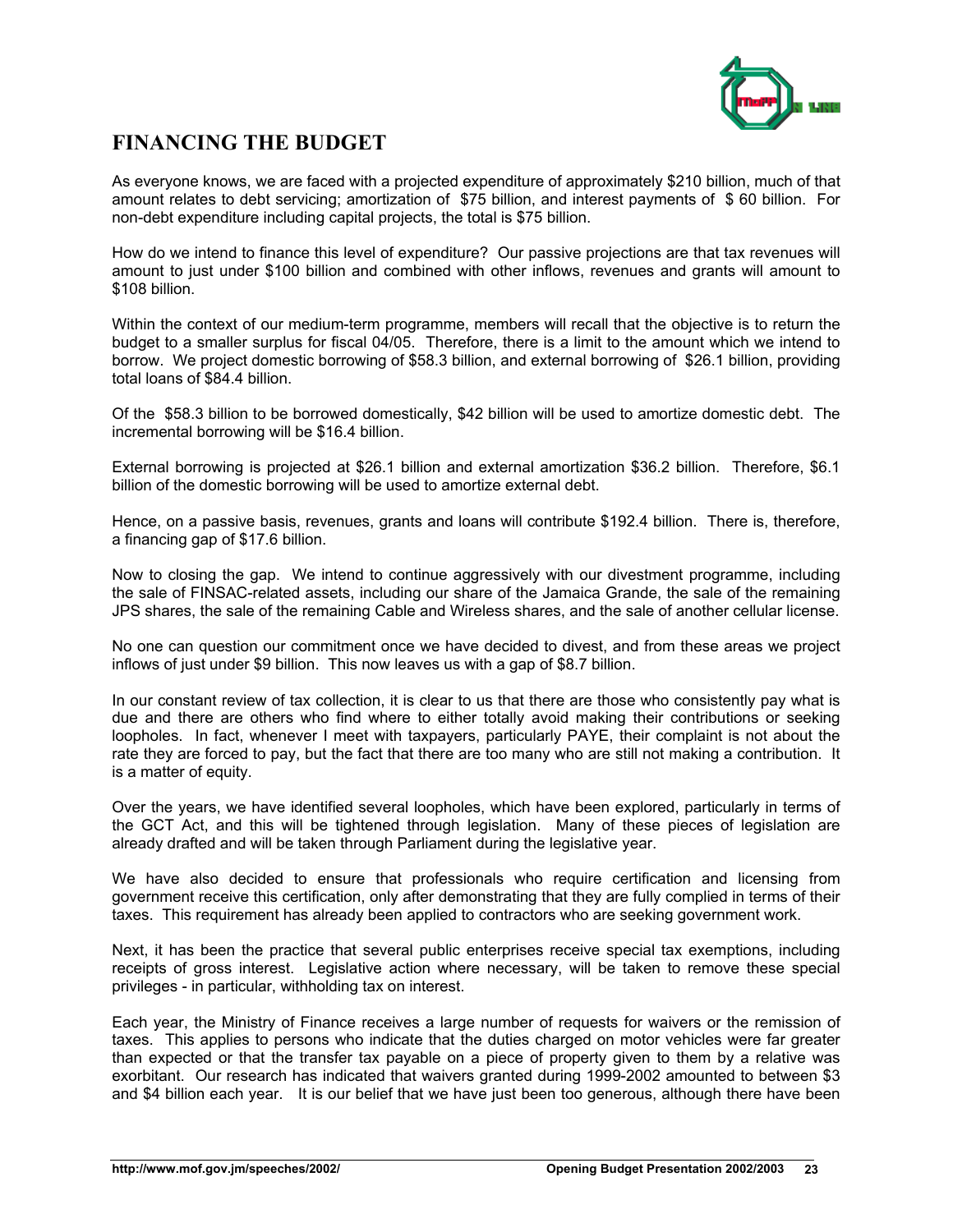

worthy cases. I wish to signify to the country that we intend to be very stringent in granting waivers in the future.

The final major area to be tightened relates to a development within the financial sector of recent vintage. GOJ Euro Bonds are issued free from transfer tax, stamp duty, and income tax. Subsequently there are local brokers who have acquired such bonds and used them to create derivatives. By law, these derivatives are new products and the interest on income is subject to tax. Some local brokers involved in this practice have been adhering to the law and deducting tax on the interest at source. However, there are several brokers who have not done so.

The authorities are currently conducting detailed audit inspections on those transactions to ensure that the tax on the securities is paid.

In looking at the entire public sector, there are several areas where services are provided either free or for a token charge. In this financial year, we will be developing programmes to recover a portion of their costs. The respective Ministry/Agency will propose the necessary legislature/administrative changes to implement cost recovery.

These measures, tightening the legislation of the GCT Act, canceling the tax exemption for certain public enterprises, the auditing of financial institutions which have not paid over tax which is due and payable on derivatives, are expected to combine to provide an additional \$8.9 billion in revenues.

These are not new measures. Rather, they represents a concerted effort to "level the playing field" to ensure that, to the greatest extent possible, taxes which are due and payable do reach the Consolidated Fund.

Achieving these targets will require adhering to a very tight programme of work. It requires a vigorous legislative programme, as well as heightened activity by the tax authorities.

The Administration is aware that over the last financial year certain taxpayers have fallen into arrears in respect of Income Tax. An active compliance programme has been developed to significantly reduce the level of delinquency. From the resources available to the Administration, we have a fairly good idea of these persons and will be aggressively pursuing them in this financial year.

We are also aware that in most cases these sums include a substantial amount in penalties and interest. We would not like to know that the penalty and interest act as a deterrent for such persons to come forward and so it is proposed that those persons who come forward and make appropriate arrangements with the Inland Revenue Department will be given special consideration in respect of relief from penalties and interest.

Experience has shown that for the most part these cases are complex matters and so the Department prefers to deal with them on a case by case basis within the broad policy guideline that the level of relief will depend upon timeliness in arriving at terms for settlement and liquidating the debt.

This offer is for three months and ends July 31, 2002. There will be no extensions after July 31, and all settlements must lead to the liquidation of the debt in this financial year.

° The Ministry Paper which has been tabled, provides further details on the specific legislative changes which be addressed.

In terms of the proceeds from divestment, the recent history clearly demonstrates, particularly over the last three years, that it is possible to stick to established targets, given the level of interest in investing in Jamaica.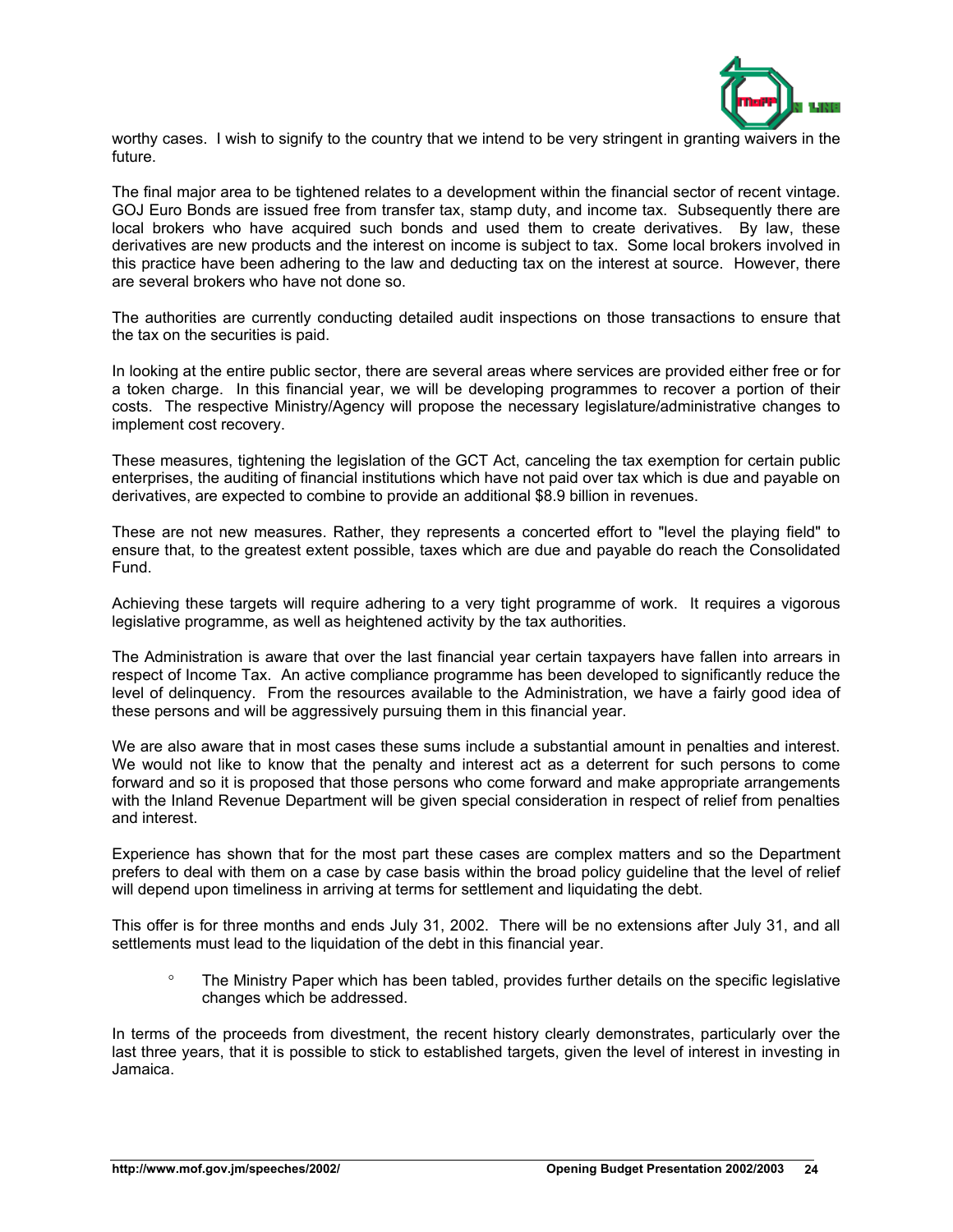

In summary therefore, the combination of the divestment activities and a more vigorous application of the tax laws is projected to yield an additional \$17.7 billion, thus clearing the financing gap which was identified initially.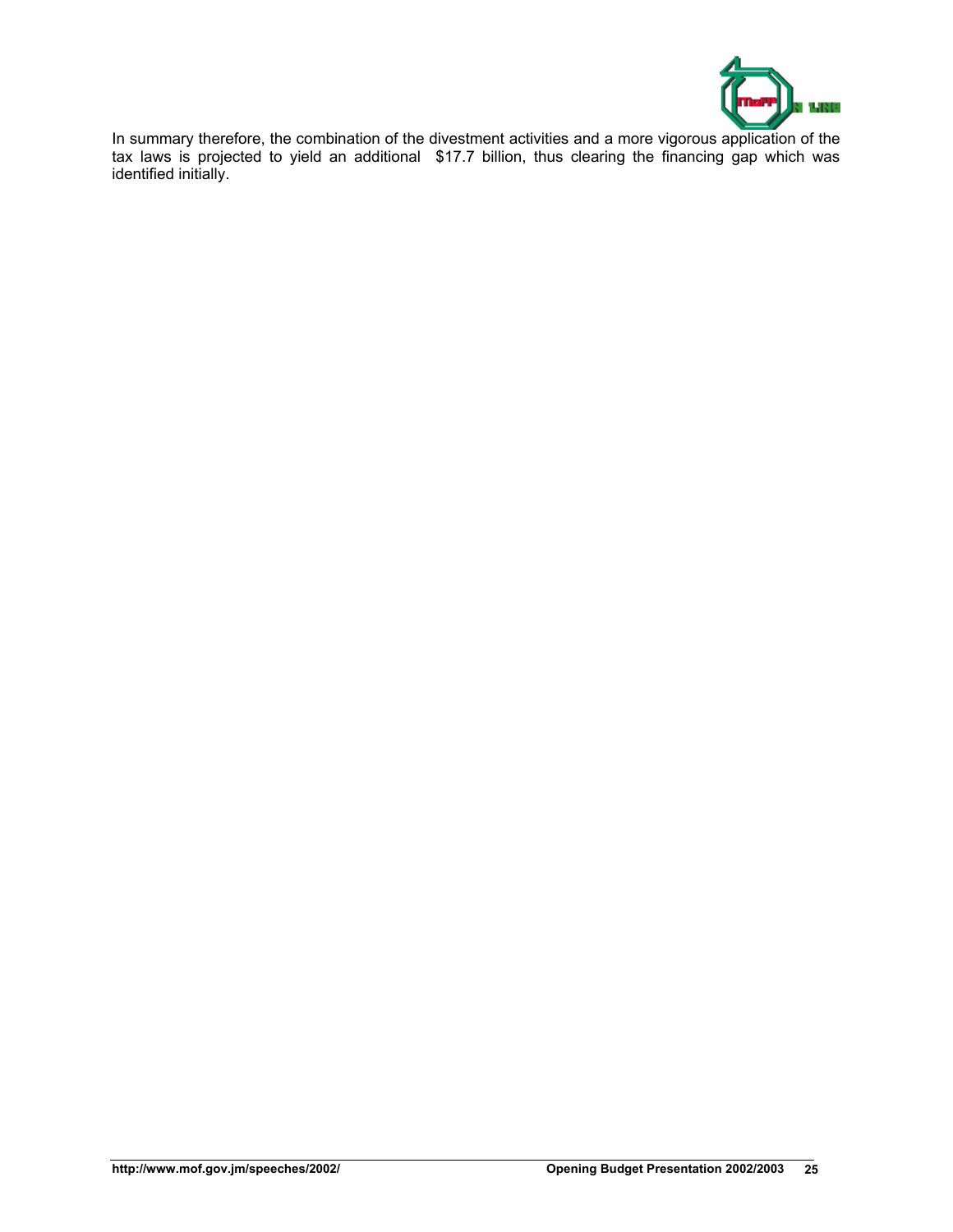

# **CONCLUSION**

I have presented a tight expenditure budget for fiscal year 2002/2003 within the context of a medium term framework whereby by fiscal year 2004/2005 two significant targets will be realized.

The first is that Central Government accounts will return to surplus and the debt of GDP ratio will be at the level of 100%. Whilst tight fiscal management and astute debt management will contribute to achieving these. Much will be dependent on maintaining and accelerating the developing growth momentum. This growth momentum will be stimulated, not by reckless gambles, which could threaten the hard-earned stability and undermine the impressive list of solid achievements, but rather to build on that stability to provide investors and the ordinary man with a sense of confidence that the targets, which have been articulated, can be achieved.

Even as we look forward, we must also look at the recent past to see whether there is a basis for confidence in our achieving the targets, which have been articulated. Simply put, is there a basis for having faith that this Administration can deliver on these targets. So before we speak of our expectations, our vision for the future, let us reflect on what has happened over the recent past. Let us choose any set of indicators, which will give substance to our claim of an enviable record of solid Achievements.

#### Poverty Levels

A percentage of Jamaicans classified as living in poverty begins in 1990. The percentages are as follows.

| 1989 | 30.5% |
|------|-------|
| 1990 | 28.4% |
| 1991 | 44.6% |
| 1992 | 33.9% |
| 1993 | 24.4% |
| 1994 | 22.8% |
| 1995 | 27.5% |
| 1996 | 26.1% |
| 1997 | 19.9% |
| 1998 | 15.9% |
| 1999 | 16.9% |
| 2000 | 18.7% |
| 2001 | 16.9% |

We have not eliminated poverty but we have certainly made significant progress.

#### Access to Electricity

In 1989 only 63.4% of the population had access to electricity. In 2001 the figure was 86.1%. We are working on the remaining 14%.

Let us look at access by region. In 1989 in the Kingston Metropolitan Area 83.4% had access to electricity. In 2001 the figure was 92.4%.

In other towns, in 1989 67.6% had access, in 2001 the figure was 88.1%. In rural areas 63.6% had access in 1989. In 2001, 79.5% had access.

Apart from the overall improvement nationally, the fact is that there is no significant difference between the KMA and other areas of the country. Increased access to electricity – another solid achievement.

#### **Telephones**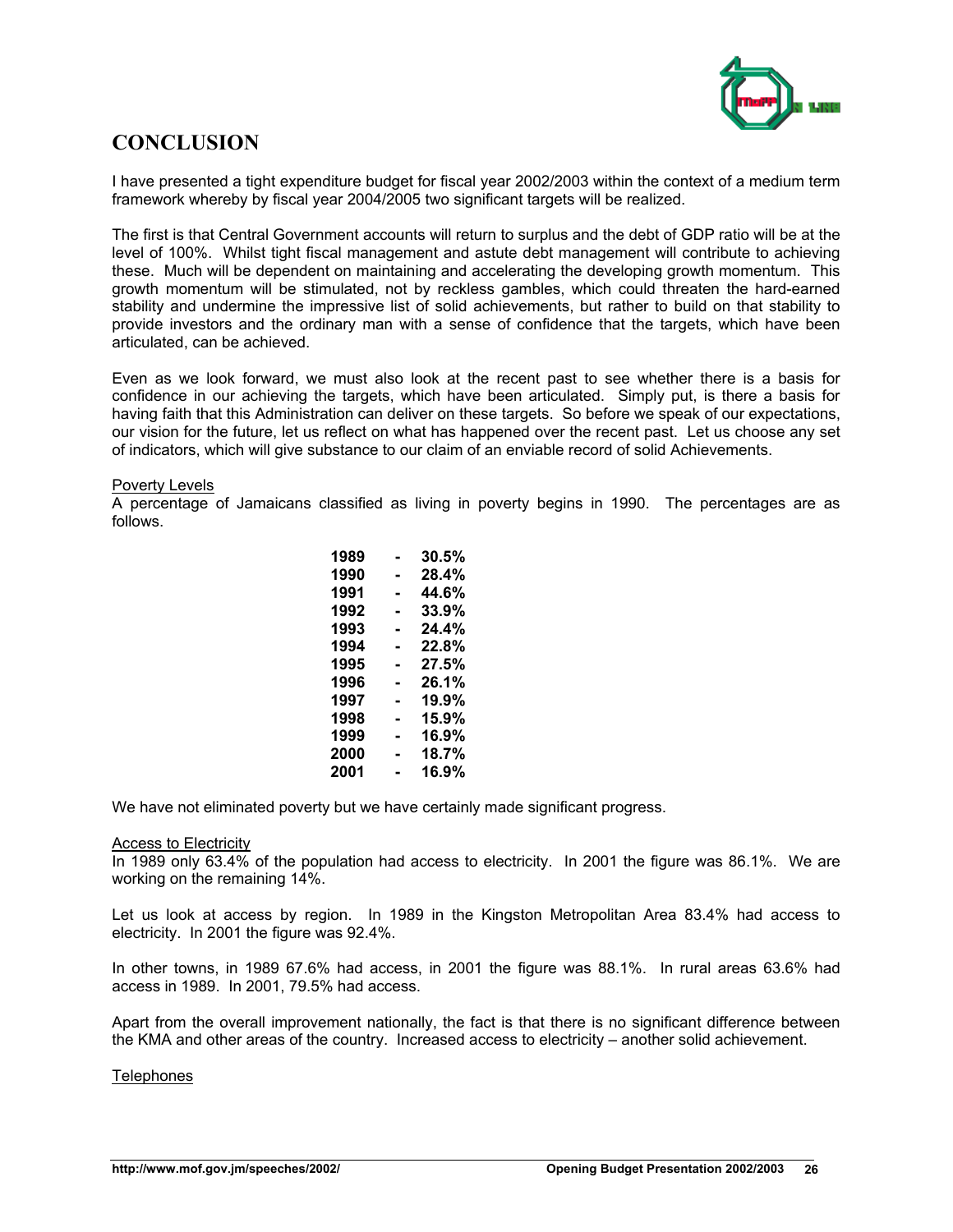

Let me begin with landlines. In 1989 there are 88,000 lines. In the year 2001, there are 511,000 such lines.

But as you and I know, that is not the real story. The real story relates to mobile phones – cellulars. As a result of the liberalization of telephone communication, there has been one of the most significant technological revolutions with the ability of everyone and almost anyone to possess their own link with the world. The numbers are changed everyday and no one dares to predict what tomorrow's level of ownership will be. However, a rough estimate is that there are presently 700,000 cellulars in operation in Jamaica.

Access to a modern telecommunications system. Another solid achievement.

#### Motor Vehicles

In my opening remarks I spoke of an early period when a second sale person of a vehicle was often far in access of the cost of a new vehicle.

This Administration liberalized the import trade in terms of motor vehicles and over a eleven (11) year period, 1991 – 2001 over 350,000 motor cars and a total of half a million vehicles were registered.

Whilst those who always had this "luxury" protested about over-crowding in the streets, those who never had, can now enjoy the freedom of movement which many had considered their exclusive province.

From our perspective we viewed the traffic jams as a "higher order" problem. As long as we can. enforce discipline on the roads, mutual respect – one driver to another, working through the traffic problems then becomes a technical issue which we intend to deal with.

Increased car ownership by teachers, policemen, and farmers – another solid achievement.

We do not wish simply to focus on electricity, phone and cars. Let us talk about social infrastructure, in particularly education. I will use two indicators. In 1989 the total enrolment of students in tertiary institutions was 19,000. For the year 2001 the figure was 31,000, an increase of 63.2%. The truth is that 31,000 underestimates the real figure as a new phenomenon, which has had a serious impact on our education system, relates to the number of overseas universities which are offering graduate study to Jamaican in various forms including through the distance education method.

Vastly improved access to tertiary education – another solid achievement.

Let me turn to the issue that arouses a great deal of emotion whenever it is raised. This is a level of remuneration for our teachers in the education system. We have carefully researched the numbers and when we present them, I am certain that most, if not all, members of the Honourable House will be surprised.

In 1988 a trained teacher was paid \$19,140.00. In 2001 this teacher received \$407,000.00. Obviously you will speak of inflation. If you take inflation into consideration the real increase between 1988 and 2001 is 422%.

What of the graduate trained teacher. In 1988, she made \$22,482.00. In 2001 she made \$530,000.00, a real increase of 478%.

Let us return to the high school principal. In 1988, she made \$35,000.00. In 2001 she made \$937,000, a real increase of 556%.

Others may wish to make a comparison in US dollars as they will speak to devaluation. The increase for a trained teacher denoted in US dollars between 1988 and 2001 was 150%. For graduate teachers, the increase in US dollars terms was 177% and for the high school principal the increase was 214%.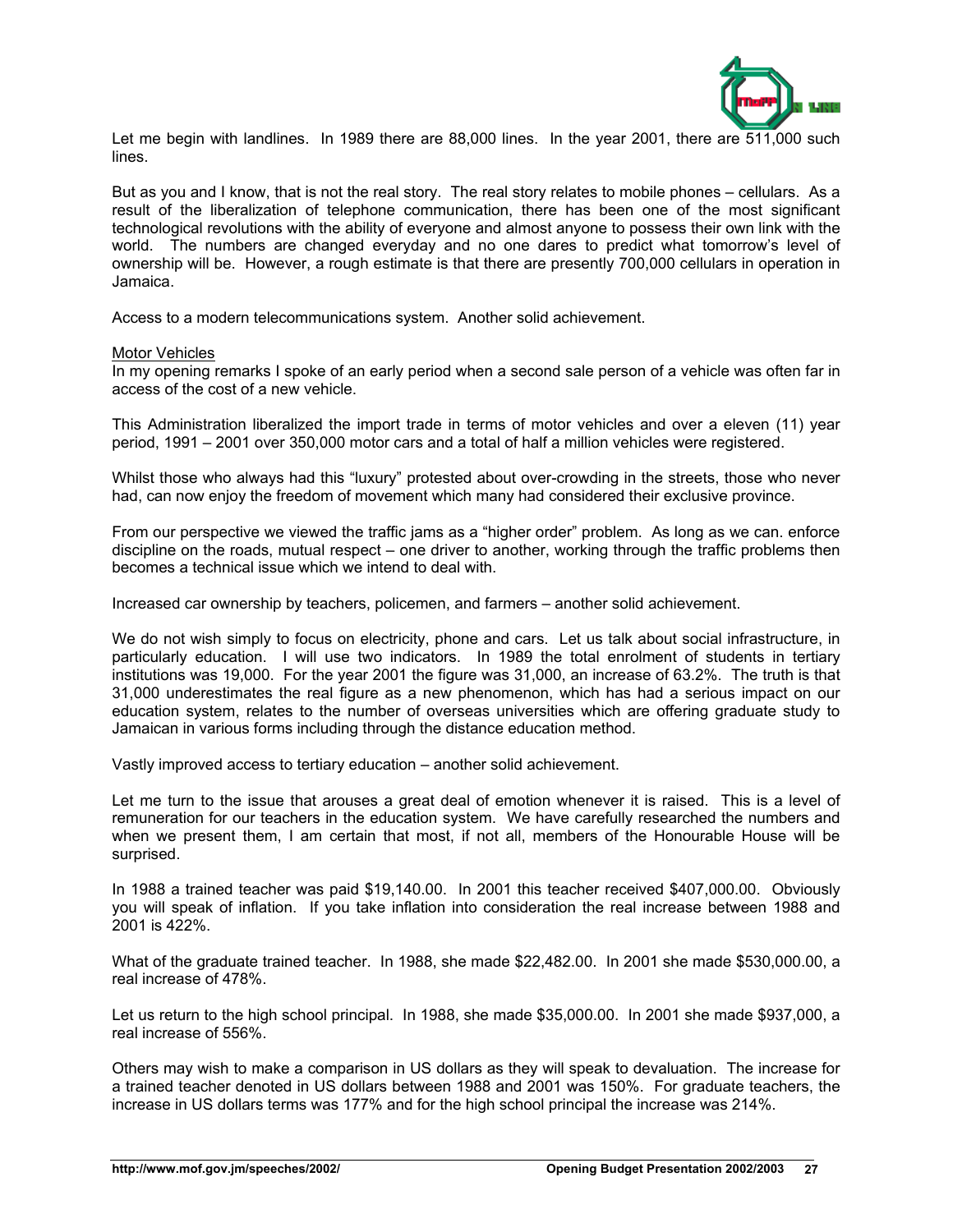

Look at the numbers any which way, the end result is the same. In terms of improved salaries, our treatment of our teachers is another solid achievement.

I have merely sketched a break down of the fact that using any range of indicators the life of the ordinary Jamaican has significantly improved during the decade of the 1990s. Still in any poll results a significant percentage will disagree.

I do not find this a surprise, as the more one delivers to the population, the more that population is aware of what is possible and the greater the expectation of what the State should provide. That is both a good thing and the bad thing.

It is bad thing, in that oft times these demands bear no relevance to the resources available to the state to discharge its responsibilities. On the other hand, it is useful for the population to consistently seek greater efficiency and a greater level of service from its government.

The critical trick is the show that value is being provided for the tax dollar and hence gains the confidence of the citizens that they will receive the quality of service that they have paid for.

We are not for one moment claiming that we have responded to all the aspirations and needs of the population. However, we are confident that we have demonstrated the ability to design an appropriate policy framework to ensue sustained socio-economic improvement. Against that backdrop, let us look to the future.

Our long-term vision for Jamaica is of a country that is increasingly prosperous and in which individuals feel increasingly safe and one where equity prevails. Furthermore, our vision is a society in which every individual as afforded the opportunity to realize his/her full potential as a human being. For us, this can only happen within the framework of an economy growing in a stable environment, where the level of uncertainty is low and where businesses are able to utilize inputs of production, which allow them to be globally competitive.

Short periods of economic growth are not that difficult to achieve. There are those who often speak of the 80s as if the data are not readily available. The fact is that in the 80s there were three years, towards the end of the decade, when there was significant growth. This growth was sustained into the early 90s after which the impact of the financial crisis took its toll.

The period 1989 to 2001 had accumulated growth, in real GDP, of 20.7% giving an average annual growth rate of 1.7% for the period. Interestingly, this is not much different from the average growth for the 80s, which was 2.0% per annum. The only logical conclusion to be drawn is that neither the 80s nor 90s was there growth adequate to transform the lives of the people.

Now that we have returned to the growth path, the obvious question is can we sustain it.

We are at an interesting point in our history. The differences is in terms of policies and ideologies have been significantly reduced. We therefore have to capitalize on this consistency in analysis, for the benefit of the country. This Administration has laid out its model of development showing what have been positive results and what have been the failures. The question to be posed by the public is: Is there a credible alternate set of proposals? If so, when will they be advanced?

The alternative cannot simply be to rehash the past, reciting failures. It cannot be cavalier talk of lowering interest rates to 3% - 5% range. It cannot be to vacuously claim, "We will attract investments and create good jobs." These are all objectives everyone will agree to. The point is what would you do differently?

This Administration wishes to establish certain targets for this country. Amongst the targets - we need for every sector to bench mark itself against world competition.